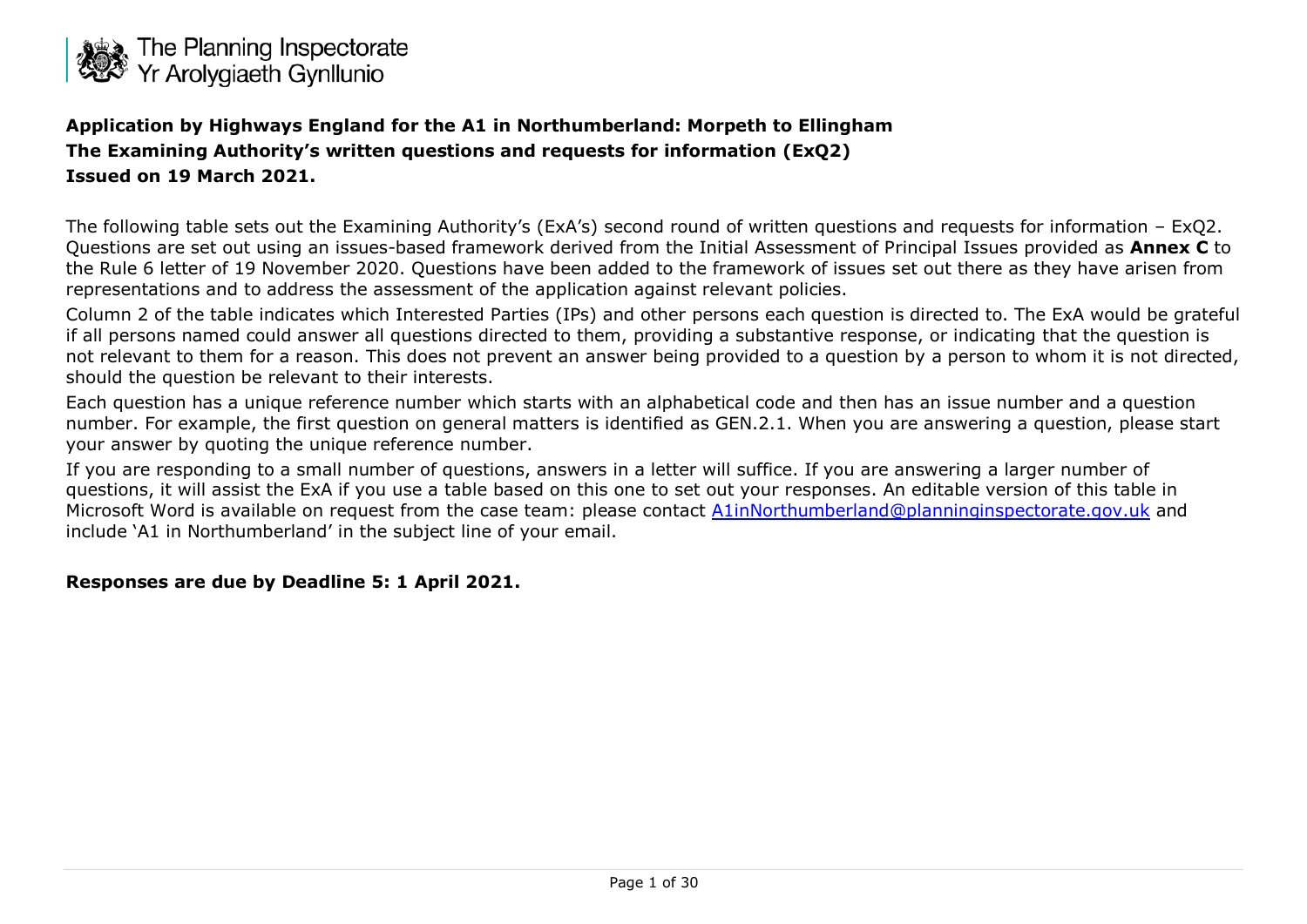

#### **Abbreviations used:**

| <b>ARN</b>  | Affected Road Network                       | <b>NCC</b>    | Northumberland County Council                     |
|-------------|---------------------------------------------|---------------|---------------------------------------------------|
| Art         | Article                                     | <b>NE</b>     | Natural England                                   |
| <b>BoR</b>  | <b>Book of Reference</b>                    | <b>NNNPS</b>  | National Networks National Policy Statement       |
| <b>CA</b>   | <b>Compulsory Acquisition</b>               | <b>NSIP</b>   | Nationally Significant Infrastructure Project     |
| <b>CEMP</b> | Construction Environmental Management Plan  | <b>PA2008</b> | The Planning Act 2008                             |
| <b>dDCO</b> | Draft DCO                                   | <b>PRoW</b>   | Public Right of Way                               |
| <b>DMRB</b> | Design Manual for Roads and Bridges         | R             | Requirement                                       |
| EA          | <b>Environment Agency</b>                   | <b>REAC</b>   | Register of Environmental Actions and Commitments |
| <b>EIA</b>  | Environmental Impact Assessment             | <b>RIS</b>    | Road Investment Strategy                          |
| EM          | <b>Explanatory Memorandum</b>               | Sch.          | Schedule                                          |
| ES          | <b>Environmental Statement</b>              | <b>SoCG</b>   | <b>Statement of Common Ground</b>                 |
| <b>ExA</b>  | <b>Examining Authority</b>                  | <b>SoR</b>    | <b>Statement of Reasons</b>                       |
| <b>HRA</b>  | <b>Habitats Regulations Assessment</b>      | <b>SoS</b>    | Secretary of State                                |
| <b>HEMP</b> | Handover Environmental Management Plan      | <b>SPA</b>    | <b>Special Protection Area</b>                    |
| IP(s)       | Interested Party (Parties)                  | <b>TP</b>     | <b>Temporary Possession</b>                       |
| <b>LEMP</b> | Landscape and Environmental Management Plan | <b>TRA</b>    | <b>Traffic Reliability Area</b>                   |
| <b>LIR</b>  | Local Impact Report                         | <b>WCH</b>    | Walkers, cyclists and horse riders                |
| <b>LWS</b>  | Local Wildlife Site                         | <b>WSI</b>    | Written Scheme of Investigation                   |
| MoU         | Memorandum of Understanding                 |               |                                                   |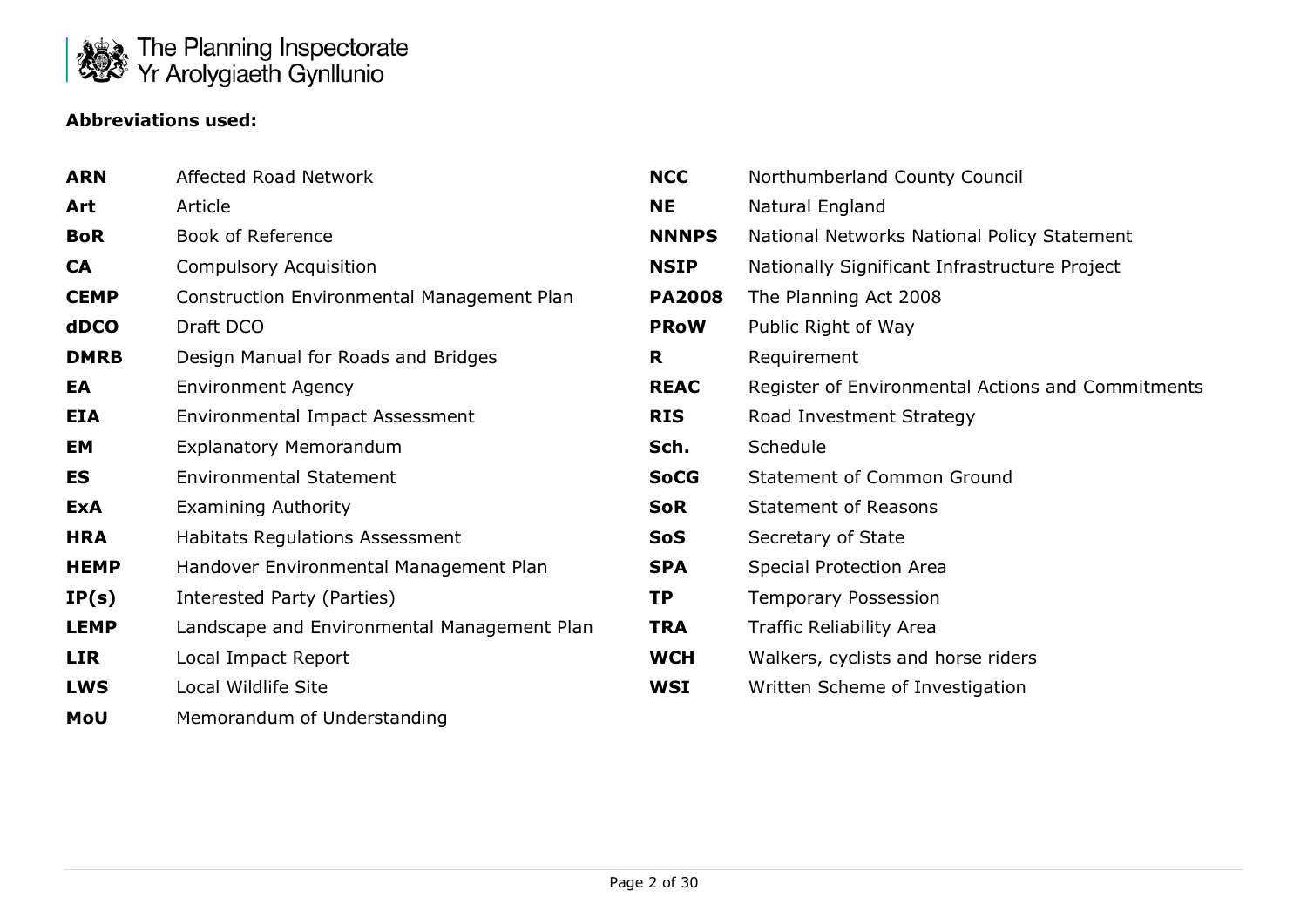

#### **The Examination Library**

References in these questions set out in square brackets (eg [APP-010]) are to documents catalogued in the Examination Library. The Examination Library can be obtained from the following link:

[https://infrastructure.planninginspectorate.gov.uk/wp-content/ipc/uploads/projects/TR010059/TR010059-000838-](https://infrastructure.planninginspectorate.gov.uk/wp-content/ipc/uploads/projects/TR010059/TR010059-000838-A1%20Northumberland%20Examination%20Library%20Morpeth%20to%20Ellingham.pdf) [A1%20Northumberland%20Examination%20Library%20Morpeth%20to%20Ellingham.pdf](https://infrastructure.planninginspectorate.gov.uk/wp-content/ipc/uploads/projects/TR010059/TR010059-000838-A1%20Northumberland%20Examination%20Library%20Morpeth%20to%20Ellingham.pdf)

It will be updated as the examination progresses.

#### **Citation of Questions**

Questions in this table should be cited as follows:

Question reference: issue reference: question number, eg GEN.2.1 - refers to question 1 in this table.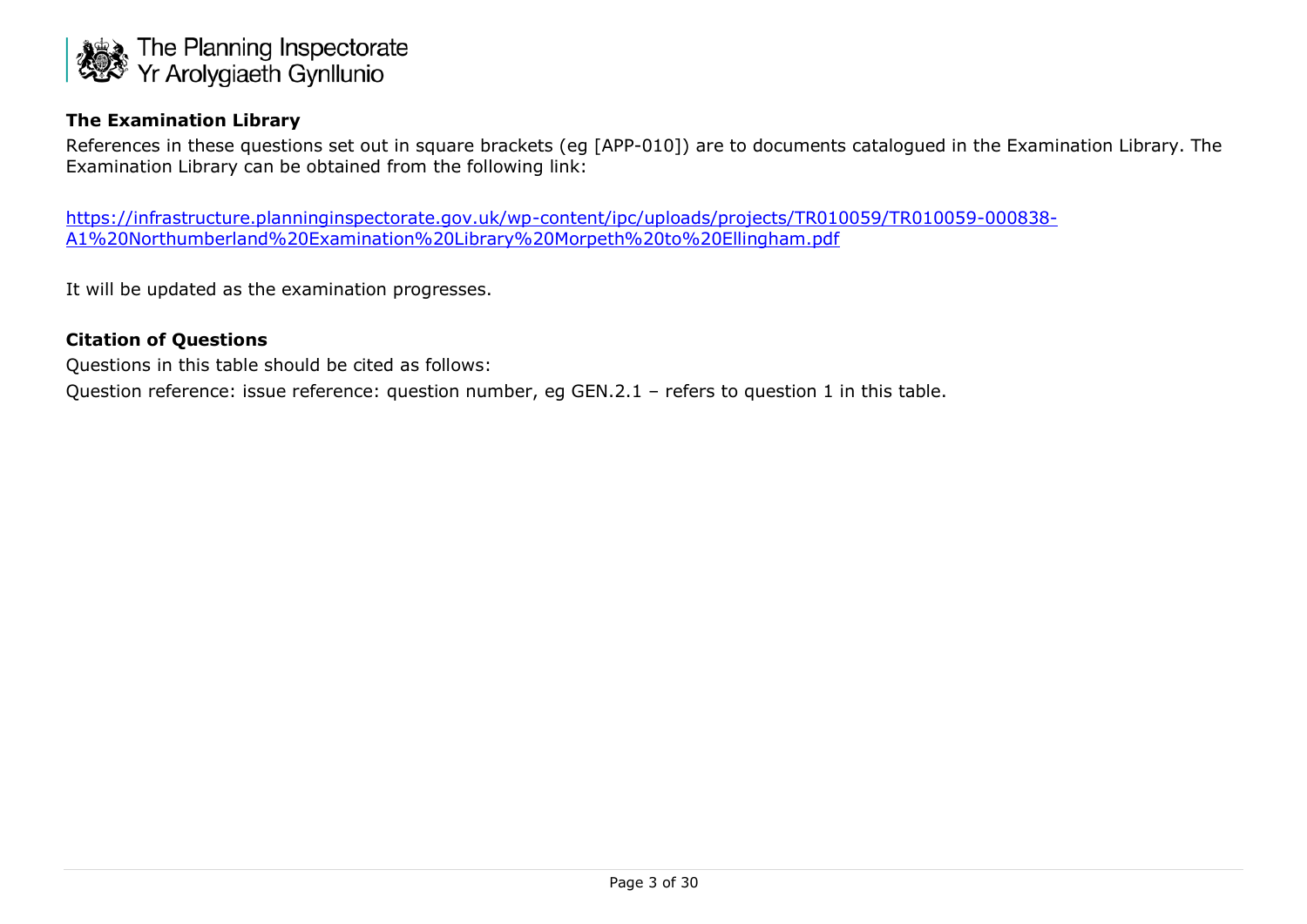

| Contents |  |
|----------|--|
|----------|--|

| <b>GENERAL QUESTIONS</b>                         | 5  |
|--------------------------------------------------|----|
| AIR QUALITY AND EMISSIONS                        | 8  |
| BIODIVERSITY AND HABITATS REGULATION ASSESSMENTS | 9  |
| <b>CARBON EMISSIONS</b>                          | 12 |
| COMPULSORY ACQUISITION/TEMPORARY POSSESSION      | 12 |
| DRAFT DEVELOPMENT CONSENT ORDER                  | 13 |
| <b>GEOLOGY AND SOILS</b>                         | 16 |
| HISTORIC ENVIRONMENT                             | 17 |
| LANDSCAPE AND VISUAL                             | 17 |
| <b>MATERIAL RESOURCES</b>                        | 22 |
| NOISE AND VIBRATION                              | 22 |
| POPULATION AND HUMAN HEALTH                      | 23 |
| TRAFFIC AND TRANSPORT                            | 26 |
| WATER ENVIRONMENT                                | 27 |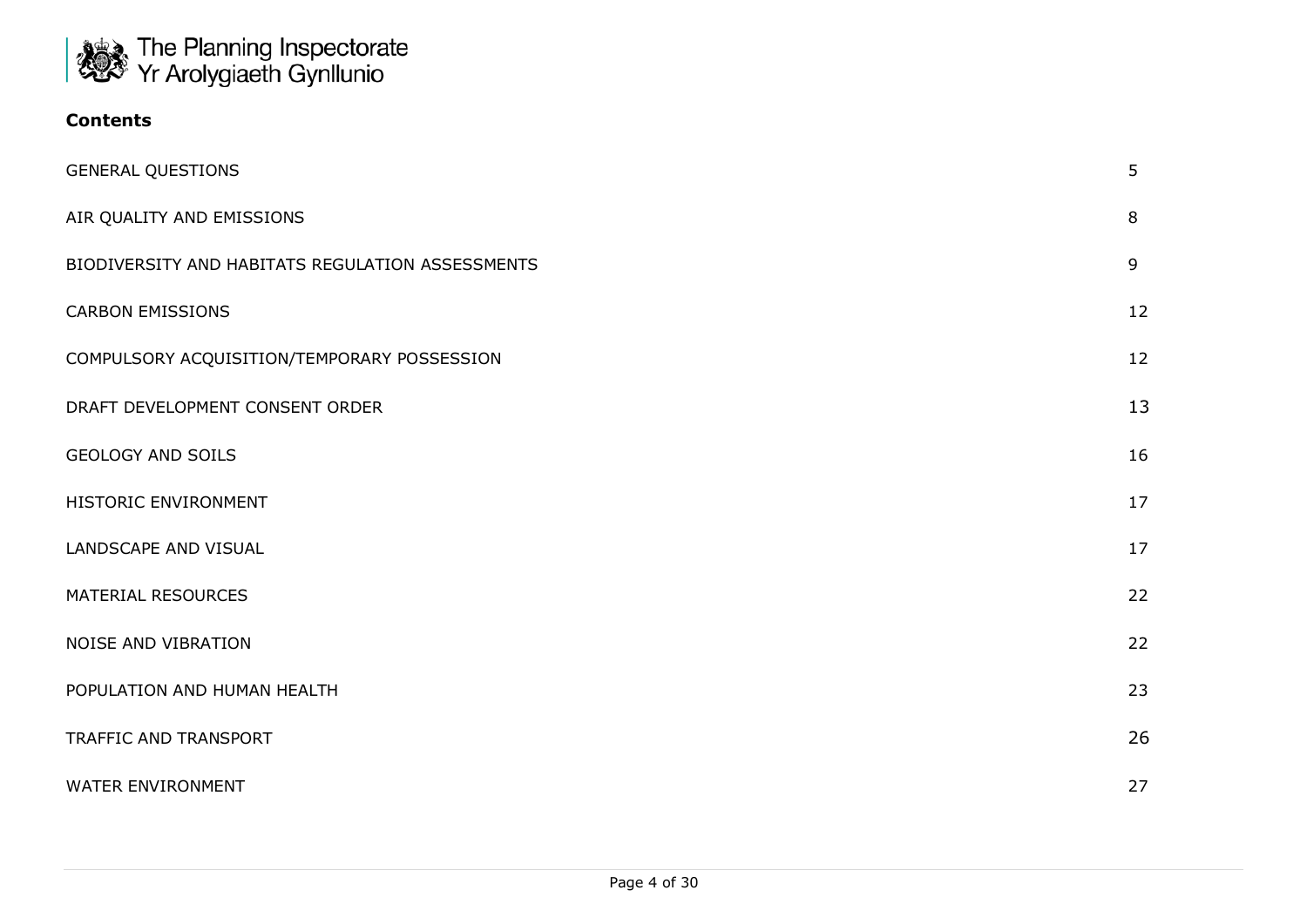| ExQ1    | <b>Question to:</b>      | <b>Question:</b>                                                                                                                                                                                                                                                                                                                                                                                                                                                                                                                                                                                                                                                                         |
|---------|--------------------------|------------------------------------------------------------------------------------------------------------------------------------------------------------------------------------------------------------------------------------------------------------------------------------------------------------------------------------------------------------------------------------------------------------------------------------------------------------------------------------------------------------------------------------------------------------------------------------------------------------------------------------------------------------------------------------------|
|         | <b>GENERAL QUESTIONS</b> |                                                                                                                                                                                                                                                                                                                                                                                                                                                                                                                                                                                                                                                                                          |
| GEN.2.1 | Applicant                | Certain sections of the Design Manual for Roads and Bridges (DMRB) have been recently<br>updated or updated following the preparation of the some of the documents that<br>accompany the application. Paragraph 3.4 of Applicant's Written Summary of Oral<br>Submissions at Hearings - ISH2 [REP4-025] states that appropriate parts of the DMRB<br>that are relevant are extracted from the DMRB and appended to the Outline CEMP at D4.<br>The Applicant is asked to provide a full list of the sections of the DMRB that have been<br>superseded since the preparation of the documents in support of the application and to<br>append this to the next version of the outline CEMP. |
| GEN.2.2 | Applicant                | Are there any changes to Government Policy or Guidance, resulting from the United<br>Kingdom's departure from the European Union which have implications for the<br>Application?                                                                                                                                                                                                                                                                                                                                                                                                                                                                                                         |
| GEN.2.3 | Applicant                | At Deadline 1 the Applicant submitted a revised version of the Denwick Burn Culvert<br>Structural DCO Drawing [REP1-004]. The key indicates that the revision reflects<br>amendments in response to relevant representation.<br>The Applicant is asked to confirm to which relevant representation this relates.                                                                                                                                                                                                                                                                                                                                                                         |
| GEN.2.4 | Applicant                | The Applicant's response to GEN.1.21 [REP1-032] indicated that the outline CEMP [APP-<br>346] requires a Landscape Management Plan to be implemented once the scheme is<br>operational.<br>Why is there not a requirement to produce a Landscape and Environmental Management<br>Plan prior to construction?                                                                                                                                                                                                                                                                                                                                                                             |
| GEN.2.5 | Applicant                | The Applicant's response to GEN.1.35 [REP1-032] indicated that Appendix GEN.4 [REP1-<br>036] provides justification for the significant residual adverse effects shown in Chapter 5<br>to Chapter 17 [APP-040 to 062] of the ES and confirms that no further measures can be<br>introduced.<br>Have the potential measures been discussed with individual receptors and/ or IPs? If not,<br>why not?                                                                                                                                                                                                                                                                                     |
| GEN.2.6 | Applicant                | In commenting on D1 submissions, NCC stated [REP2-025] in respect of Appendix GEN.4<br>[REP1-036] that it did not agree that there are no opportunities to improve mitigation for<br>residents and road users at West Moor; and believed that this can be achieved without                                                                                                                                                                                                                                                                                                                                                                                                               |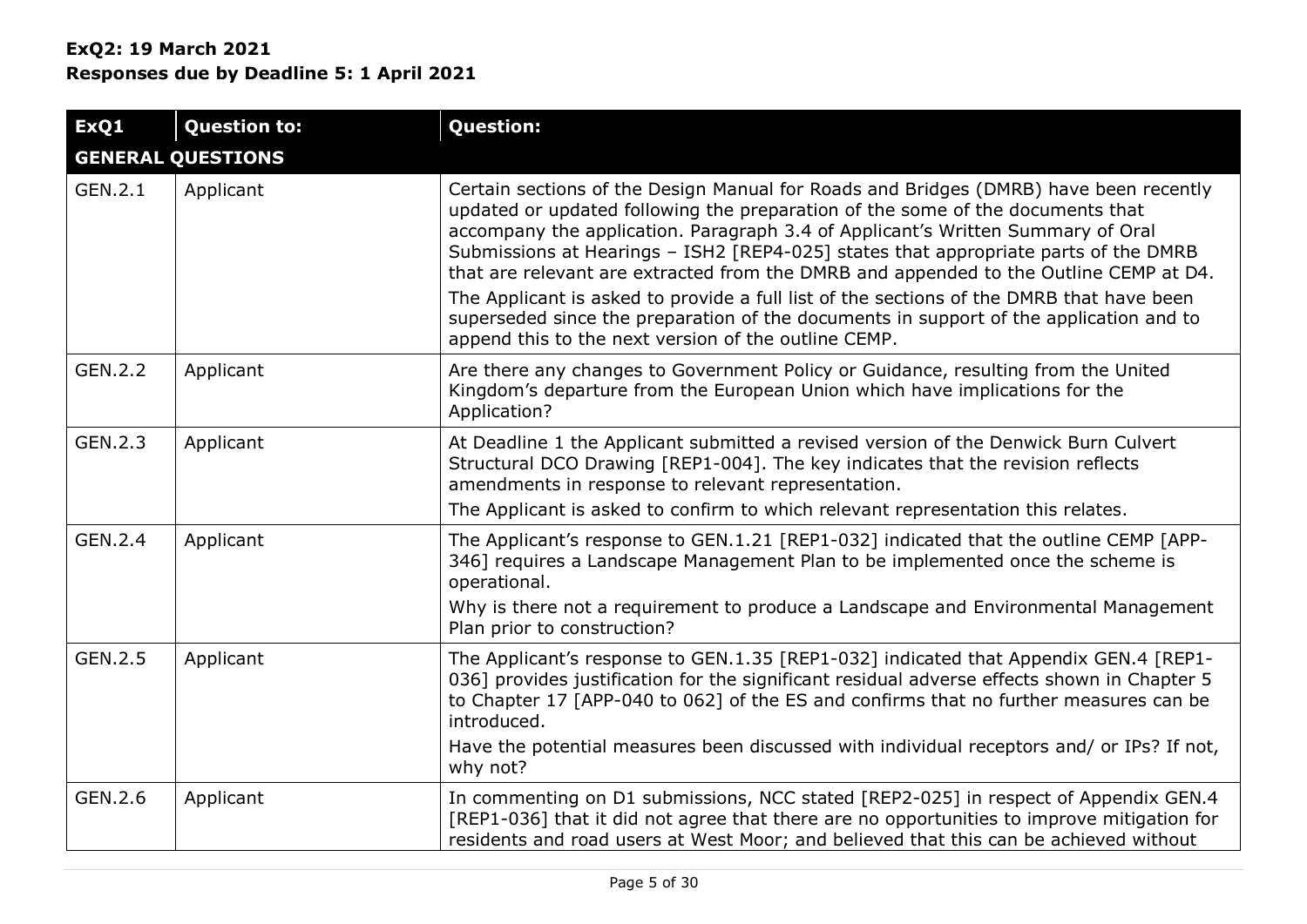| ExQ1    | <b>Question to:</b>    | <b>Question:</b>                                                                                                                                                                                                                                                                                                                                                                                                                                                                                                                                                                                                                                                                                                                                                                                                                                                                                                                                                                                                       |
|---------|------------------------|------------------------------------------------------------------------------------------------------------------------------------------------------------------------------------------------------------------------------------------------------------------------------------------------------------------------------------------------------------------------------------------------------------------------------------------------------------------------------------------------------------------------------------------------------------------------------------------------------------------------------------------------------------------------------------------------------------------------------------------------------------------------------------------------------------------------------------------------------------------------------------------------------------------------------------------------------------------------------------------------------------------------|
|         |                        | blocking open views looking north from properties via planting in the area marked for<br>topsoil storage to the west of the proposed junction. The Applicant responded [REP3-024]<br>stating that should this additional block of woodland be provided, it was concerned that<br>there would be an adverse effect on R35 as a result of the loss of the open aspect,<br>currently afforded to views from the north facing elevation, and it was for this reason that<br>the Applicant does not consider such provision to be appropriate.                                                                                                                                                                                                                                                                                                                                                                                                                                                                              |
|         |                        | Has the Applicant discussed this with the individual receptor? If not, why not?                                                                                                                                                                                                                                                                                                                                                                                                                                                                                                                                                                                                                                                                                                                                                                                                                                                                                                                                        |
| GEN.2.7 | <b>NCC</b>             | At D2 the Applicant submitted an update to the Rights of Way and Access Plan [REP2-<br>003]. This was updated to address comments made by NCC at D1.<br>What are NCC's comments on the updated plan?                                                                                                                                                                                                                                                                                                                                                                                                                                                                                                                                                                                                                                                                                                                                                                                                                   |
| GEN.2.8 | Millhouse Developments | The submission by YoungsRPS on behalf of Millhouse Developments [REP2-027] included<br>the statement that "the initial proposals put forward by the Highways Agency (sic) made<br>no access provisions for any purpose to the land that is owned by our client but not<br>required for the dualling works to the A1. A contrived access arrangement is now<br>proposed through neighbouring land which is to be restricted for agricultural use only. This<br>is inadequate for our clients purposes, particularly in view of the currently unrestricted<br>access to their site from the A1 and the historic planning consent for 'Roadside service<br>incorporating petrol filling station and shop' (reference CM/00/D/337 and CM/04/D.550)."<br>The Applicant responded to this representation at D3 [REP3-024] and NCC also<br>commented [REP3-029]. Further comments were provided in the Applicant's Response to<br>D3 Submissions [REP4-024].<br>Millhouse Developments is asked to respond to those comments. |
| GEN.2.9 | Applicant              | The Applicant confirmed [REP1-032] that at Lionheart Enterprise Park, they would require<br>a smaller temporary land take than was assessed in the ES. The required area would<br>occupy approximately 40,000m <sup>2</sup> . As set out in the Applicant's Comments on the LIR<br>[REP3-025] this aspect was discussed with the landowner on 08/12/2020, when it was<br>confirmed that it would be possible to reduce the scheme compound area so that there is<br>no hindrance to the implementation of the landowner's recent planning permission. The<br>Applicant considers that it is not anticipated that the scheme would impact on the wider<br>policy aspiration for commercial development in this area as it is likely that the scheme<br>would be completed before the land is required for commercial development.                                                                                                                                                                                       |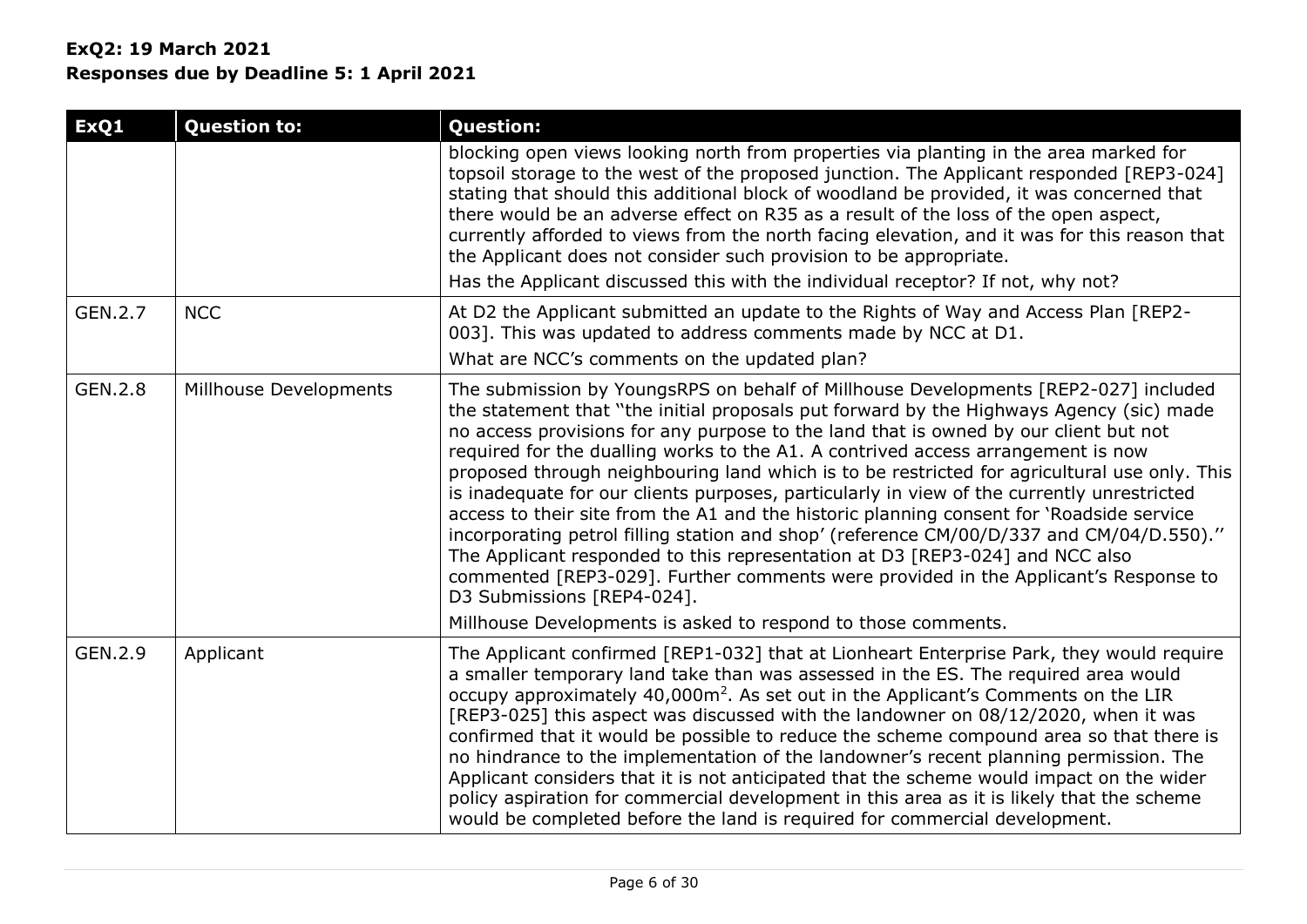| ExQ1     | <b>Question to:</b> | <b>Question:</b>                                                                                                                                                                                                                                                                                                                                                                                                                                                                                                                                                                                                                                                                                                                                                                                                                                                                                           |
|----------|---------------------|------------------------------------------------------------------------------------------------------------------------------------------------------------------------------------------------------------------------------------------------------------------------------------------------------------------------------------------------------------------------------------------------------------------------------------------------------------------------------------------------------------------------------------------------------------------------------------------------------------------------------------------------------------------------------------------------------------------------------------------------------------------------------------------------------------------------------------------------------------------------------------------------------------|
|          |                     | The Applicant is asked to explain how these matters can be secured through the DCO.                                                                                                                                                                                                                                                                                                                                                                                                                                                                                                                                                                                                                                                                                                                                                                                                                        |
| GEN.2.10 | Applicant           | The Applicant's Written Summary of Oral Submissions relating to ISH2 (page 18) [REP4-<br>025] states that the HE Design Panel was focused was on the Coquet Bridge and<br>expressed the view that the new bridge should marry in with the existing structure as far<br>as possible whilst taking on board the latest design requirements and looking to improve<br>on operational safety. With regard to the rest of the scheme the Design Panel was content<br>for this to be designed by the experts in delivering such schemes with the confines of the<br>DMRB guidance. Appendix E - Bridge Design Philosophy [REP4-030] describes an early<br>meeting with the HE Design Panel in 2015 which considered the scheme as a whole.<br>Did the Design Panel consider Part A and Part B? The Applicant is asked to provide<br>evidence of the Design Panel's deliberations about the Proposed Development. |
| GEN.2.11 | <b>NCC</b>          | In responding to NCC's Comments on D1 Submissions [REP2-025], in particular in respect<br>of REP1-023, the Applicant stated [REP3-024] that: "The Outline CEMP [REP1-023 and<br>024] states that plant stock will be planted using a combination of whips and transplants<br>which NCC does not agree with. The Applicant has therefore updated the Outline CEMP to<br>include provision (refer to S-L5 in Table 3-1 - REACs: The Scheme) for the inclusion of<br>standard and feathered trees within the detailed landscape design and is submitted at<br>D3."<br>Is NCC content with this proposed change?                                                                                                                                                                                                                                                                                               |
| GEN.2.12 | Applicant           | Paragraph 3.1.4 of the outline CEMP [REP4-013] states that each commitment contains a<br>cross-reference to the relevant ES Chapter (and paragraph number) from which it derives<br>and that proposed mitigation measures can also be searched for within the REAC tables<br>for ease of navigation<br>Are all Design and Mitigation Measures and their Delivery Mechanisms within the ES<br>transferred to the outline CEMP? For example, DM001 in Table 9.23 of the ES [APP-048] is<br>not readily apparent in the outline CEMP.                                                                                                                                                                                                                                                                                                                                                                         |
| GEN.2.13 | Applicant           | The Applicant's Written Summary of Oral Submissions at Hearings [REP4-025] in respect<br>of ISH2 outlined the approach to aesthetics with further details on the design of structures<br>for the scheme provided as Appendix E: Bridge Design Philosophy [REP4-030].<br>Why did the original application not include a design statement?                                                                                                                                                                                                                                                                                                                                                                                                                                                                                                                                                                   |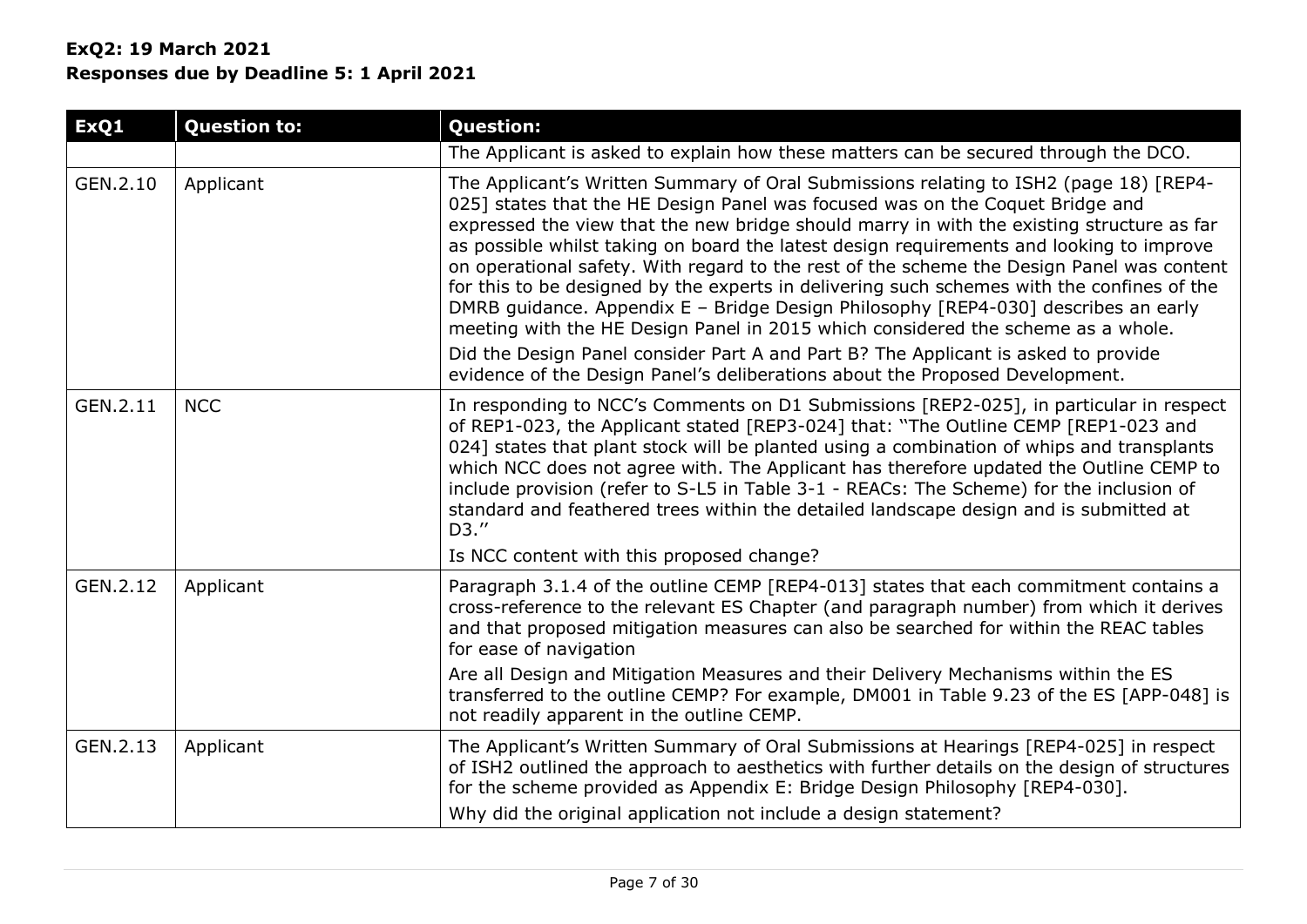| ExQ1     | <b>Question to:</b>       | <b>Question:</b>                                                                                                                                                                                                                                                                                                                                                                                                                                                                                  |
|----------|---------------------------|---------------------------------------------------------------------------------------------------------------------------------------------------------------------------------------------------------------------------------------------------------------------------------------------------------------------------------------------------------------------------------------------------------------------------------------------------------------------------------------------------|
| GEN.2.14 | Applicant                 | Throughout the Examination the Applicant has provided SoCG in line with the Rule 6<br>Letter request.                                                                                                                                                                                                                                                                                                                                                                                             |
|          |                           | For clarity, the Applicant is asked that in future iterations, matters agreed, matters not<br>agreed and matters subject to on-going discussion are clearly identified and the summary<br>position recorded in the Statement of Commonality for SoCG.                                                                                                                                                                                                                                             |
|          |                           |                                                                                                                                                                                                                                                                                                                                                                                                                                                                                                   |
|          | AIR QUALITY AND EMISSIONS |                                                                                                                                                                                                                                                                                                                                                                                                                                                                                                   |
| AQ.2.1   | Applicant                 | Paragraph 5.8.19 of the ES for Part A [APP-040] and paragraph 5.8.12 of the ES for Part B<br>[APP-041] both state that, at a regional level, the Proposed Development would increase<br>emissions of all pollutants due to the increase in vehicle-km travelled, as it would have a<br>greater effect than the improvements in traffic flows brought about by the scheme.<br>How does this assist in the delivery of the objectives of the Environment Act and UK Air<br><b>Quality Strategy?</b> |
| AQ.2.2   | <b>NCC</b>                | Is NCC content that the Proposed Development will not significantly increase the levels of<br>air pollution within the wider area by increasing the number of vehicles?                                                                                                                                                                                                                                                                                                                           |
|          |                           | <b>PART A</b>                                                                                                                                                                                                                                                                                                                                                                                                                                                                                     |
| AQ.2.3   | Applicant                 | NE's Written Representation [REP2-029] confirms that the issue of the approach to air<br>quality impacts on the River Coquet and Coquet Valley Woodlands SSSI remains<br>unresolved.                                                                                                                                                                                                                                                                                                              |
|          |                           | Both NE and the Applicant are asked to provide an update on discussions on the matter<br>and an indication of how matters can be successfully resolved.                                                                                                                                                                                                                                                                                                                                           |
| AQ.2.4   | Applicant                 | Paragraph 5.6.3 of the ES [APP-040] refers to criteria being applied to only those road<br>links that lie within the Traffic Reliability Area (TRA), in accordance with DMRB Volume 11,<br>Section 3, Part 1 Air Quality.                                                                                                                                                                                                                                                                         |
|          |                           | Can the Applicant provide more detail regarding what makes up a TRA and how it has<br>influenced the determination of the Affected Road Network (ARN)? Can the Applicant also<br>confirm the status of the DMRB guidance to which paragraph 5.6.3 refers?                                                                                                                                                                                                                                         |
| AQ.2.5   | Applicant                 | A significant number of sites included in Table 5-12 of the ES [APP-040] present values in<br>excess of the critical level (30 $\mu$ g/m <sup>3</sup> ) or lower critical load for the most sensitive features.                                                                                                                                                                                                                                                                                   |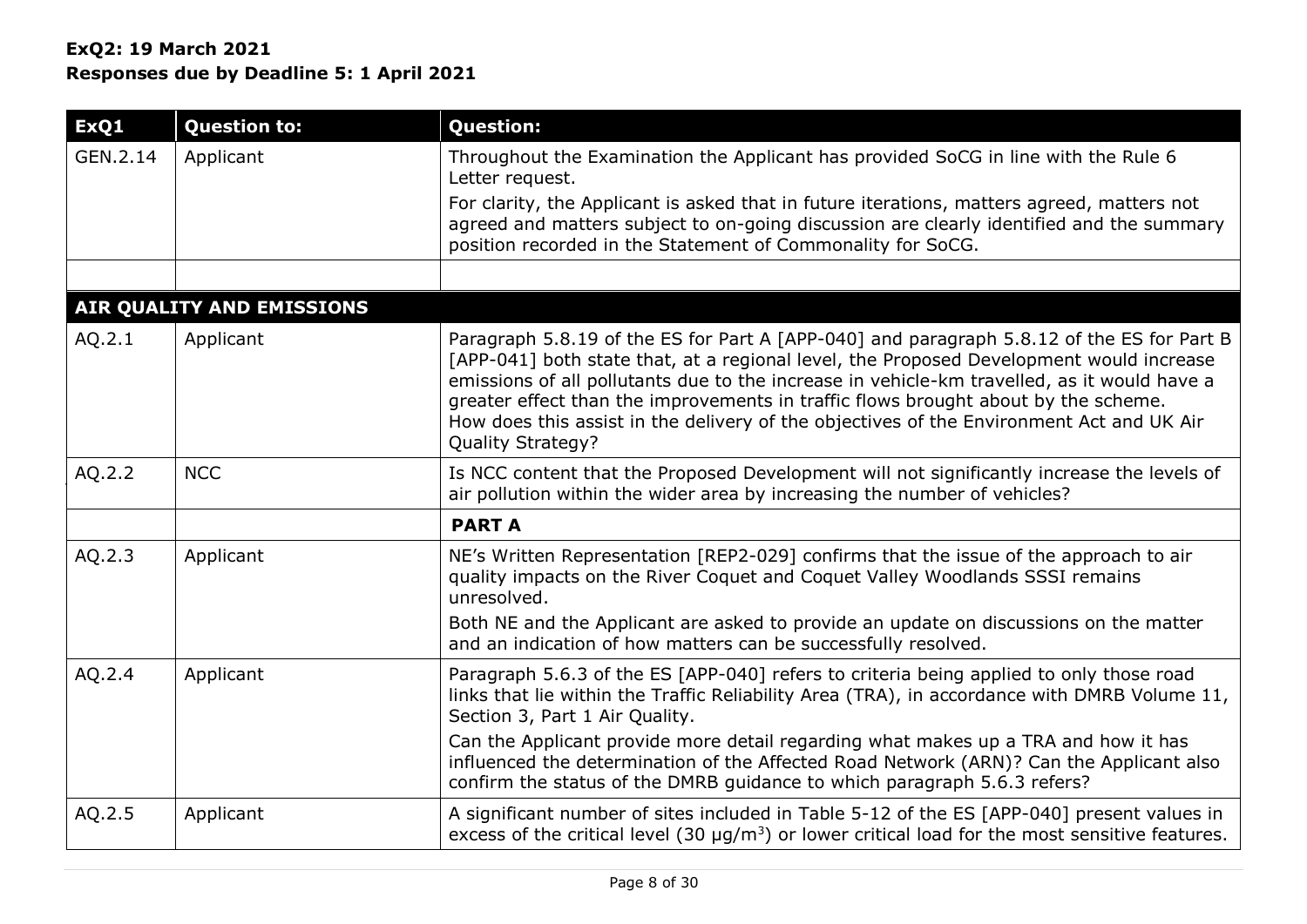| ExQ1    | <b>Question to:</b>                                     | <b>Question:</b>                                                                                                                                                                                                                                                                                                                                                                                                                                                                                                                                                                                                                                                                                                                   |
|---------|---------------------------------------------------------|------------------------------------------------------------------------------------------------------------------------------------------------------------------------------------------------------------------------------------------------------------------------------------------------------------------------------------------------------------------------------------------------------------------------------------------------------------------------------------------------------------------------------------------------------------------------------------------------------------------------------------------------------------------------------------------------------------------------------------|
|         |                                                         | How would the Proposed Development minimise or improve pollutant concentrations?                                                                                                                                                                                                                                                                                                                                                                                                                                                                                                                                                                                                                                                   |
| AQ.2.6  | Applicant                                               | Table 5-15 of the ES [APP-040] Summary of Notable Impacts on Annual $NOx$<br>Concentrations ( $\mu$ g/m <sup>3</sup> ) for 2023 at Ecological Sites appears to indicate that in all but one<br>of the sites previously identified there will be an increase in the Annual $NOx$<br>Concentrations in the Do-something scenario when compared to the Do-minimum.<br>Can the Applicant explain the reason for this increase and why it is predicted?                                                                                                                                                                                                                                                                                 |
| AQ.2.7  | Applicant                                               | Paragraph 5.7.21 of the ES [APP-040] states that with the forecast replacement of older,<br>more polluting technologies in the vehicle fleet with cleaner technologies, pollutant<br>concentrations in 2023 are predicted to be lower than in 2015.<br>Considering the timescale for the Proposed Development, has such a tendency been<br>observed?                                                                                                                                                                                                                                                                                                                                                                               |
|         |                                                         |                                                                                                                                                                                                                                                                                                                                                                                                                                                                                                                                                                                                                                                                                                                                    |
|         | <b>BIODIVERSITY AND HABITATS REGULATIONS ASSESSMENT</b> |                                                                                                                                                                                                                                                                                                                                                                                                                                                                                                                                                                                                                                                                                                                                    |
| BIO.2.1 | Applicant                                               | The Preliminary Bat Roost Assessment Verification Survey Report [REP1-015] states that<br>the 2020 survey identified 27 trees that were previously surveyed in 2016/17 and have<br>increased in suitability to Moderate or High, or were additional trees recorded in 2020 that<br>were classified as Moderate or High roosting suitability that will either be felled or subject<br>to high levels of disturbance during construction. The Report states that further survey is<br>proposed for the 27 individual trees and that the Applicant is arranging access for the<br>completion of a climb and inspect survey during the winter/spring of 2020/21 as an<br>alternative survey method to support the verification survey. |
|         |                                                         | The Applicant is asked to provide an update in respect of this proposed survey.                                                                                                                                                                                                                                                                                                                                                                                                                                                                                                                                                                                                                                                    |
| BIO.2.2 | The Woodland Trust                                      | ExQ1 BIO.1.6 asked the Woodland Trust to expand on the comment in paragraph 9.4.20<br>of the ES [APP-048] which states that it does not support ancient woodland translocation<br>or salvage as this inherently requires the damage of ancient woodland. No response was<br>received to BIO.1.6.<br>The Woodland Trust is further asked to respond.                                                                                                                                                                                                                                                                                                                                                                                |
| BIO.2.3 | EA<br>Applicant                                         | The Applicant commented on responses to ExQ1 [REP2-020] including the EA's response<br>to BIO.1.9 which focused on the impact of the Proposed Development on otters. The EA's                                                                                                                                                                                                                                                                                                                                                                                                                                                                                                                                                      |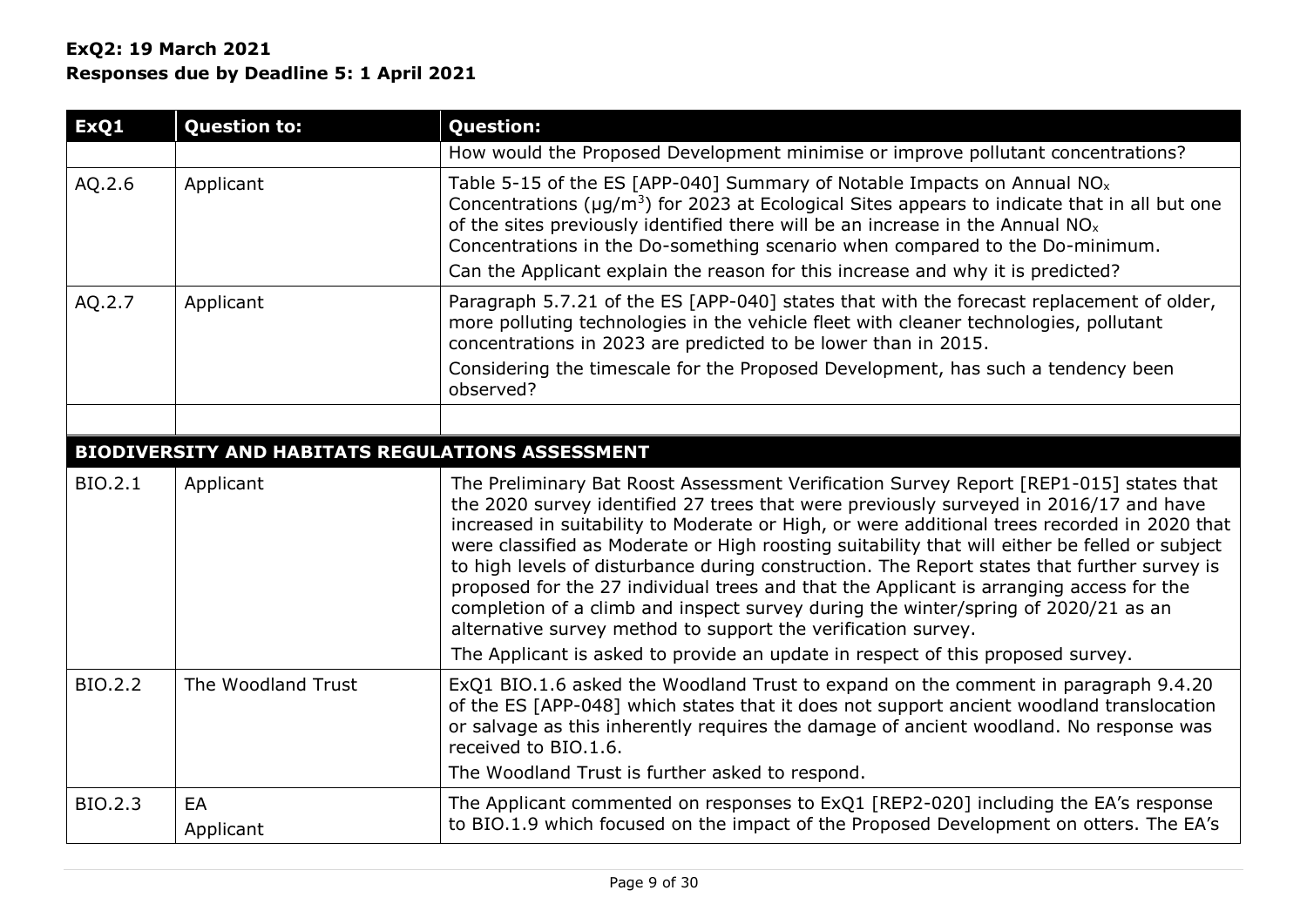## **ExQ2: 19 March 2021**

**Responses due by Deadline 5: 1 April 2021**

| ExQ1           | <b>Question to:</b>     | <b>Question:</b>                                                                                                                                                                                                                                                                                                                                                                                                                                                                                                                                                                   |
|----------------|-------------------------|------------------------------------------------------------------------------------------------------------------------------------------------------------------------------------------------------------------------------------------------------------------------------------------------------------------------------------------------------------------------------------------------------------------------------------------------------------------------------------------------------------------------------------------------------------------------------------|
|                |                         | representation at D4 [REP4-076] also addressed the impact of the Proposed Development<br>on otters.                                                                                                                                                                                                                                                                                                                                                                                                                                                                                |
|                |                         | The EA is asked to respond to the Applicant's comment. The Applicant is asked to respond<br>to the EA's comments.                                                                                                                                                                                                                                                                                                                                                                                                                                                                  |
| <b>BIO.2.4</b> | <b>NE</b><br><b>NCC</b> | The Applicant submitted an Updated Biodiversity Air Quality Assessment at D3 [REP3-<br>$010$ .                                                                                                                                                                                                                                                                                                                                                                                                                                                                                     |
|                |                         | NE is asked to comment on the report generally and particularly in respect of the impacts<br>on the River Coquet and Coquet Valley Woodlands SSSI. Are NE's concerns resolved and if<br>not, what are the consequences? NCC is also asked to comment on the findings of the<br>report.                                                                                                                                                                                                                                                                                             |
| <b>BIO.2.5</b> | <b>NCC</b>              | In its LIR [REP1-071] NCC stated (paragraph 5.48) that it was considered far from clear<br>that the loss of ancient woodland was being addressed satisfactorily from a spatial point of<br>view in terms of the wording of Policies ENV1 and QOP 4 in the emerging Northumberland<br>Local Plan. It was recognised by NCC that while the policies cannot be given full weight,<br>neither of the parts quoted is the subject of significant outstanding objections. The<br>Applicant responded to the LIR at D3 [REP3-025].                                                        |
|                |                         | NCC is asked to comment on the Applicant's response within the context of NCC's<br>statement that the overall ancient woodland strategy is welcomed (LIR 6.7.10).                                                                                                                                                                                                                                                                                                                                                                                                                  |
| BIO.2.6        | <b>NCC</b>              | The Applicant's Comments on the LIR [REP3-025] responding to paragraph 6.7.1 of the<br>LIR indicate that the Applicant has issued additional assessment information comprising<br>Updated HRA Reports [REP1-012 and REP1-013 ] and HRA Addendum Report [REP1-043];<br>Biodiversity No Net Loss Assessment for the Scheme [REP2-009]; Annex A - Approach to<br>the Assessment of Losses and Gains of Watercourse [REP2-010]; and Updated<br>Biodiversity Air Quality DMRB Sensitivity Assessment [REP3-010].<br>NCC has not yet commented on these documents and is asked to do so. |
| <b>BIO.2.7</b> | <b>NE</b>               | In responding to HE's WR [REP2-029] the Applicant [REP3-026] confirmed that it was<br>continuing to discuss with NE the update of Letters of No Impediment.<br>Can NE provide an indication of when these revisions will be provided?                                                                                                                                                                                                                                                                                                                                              |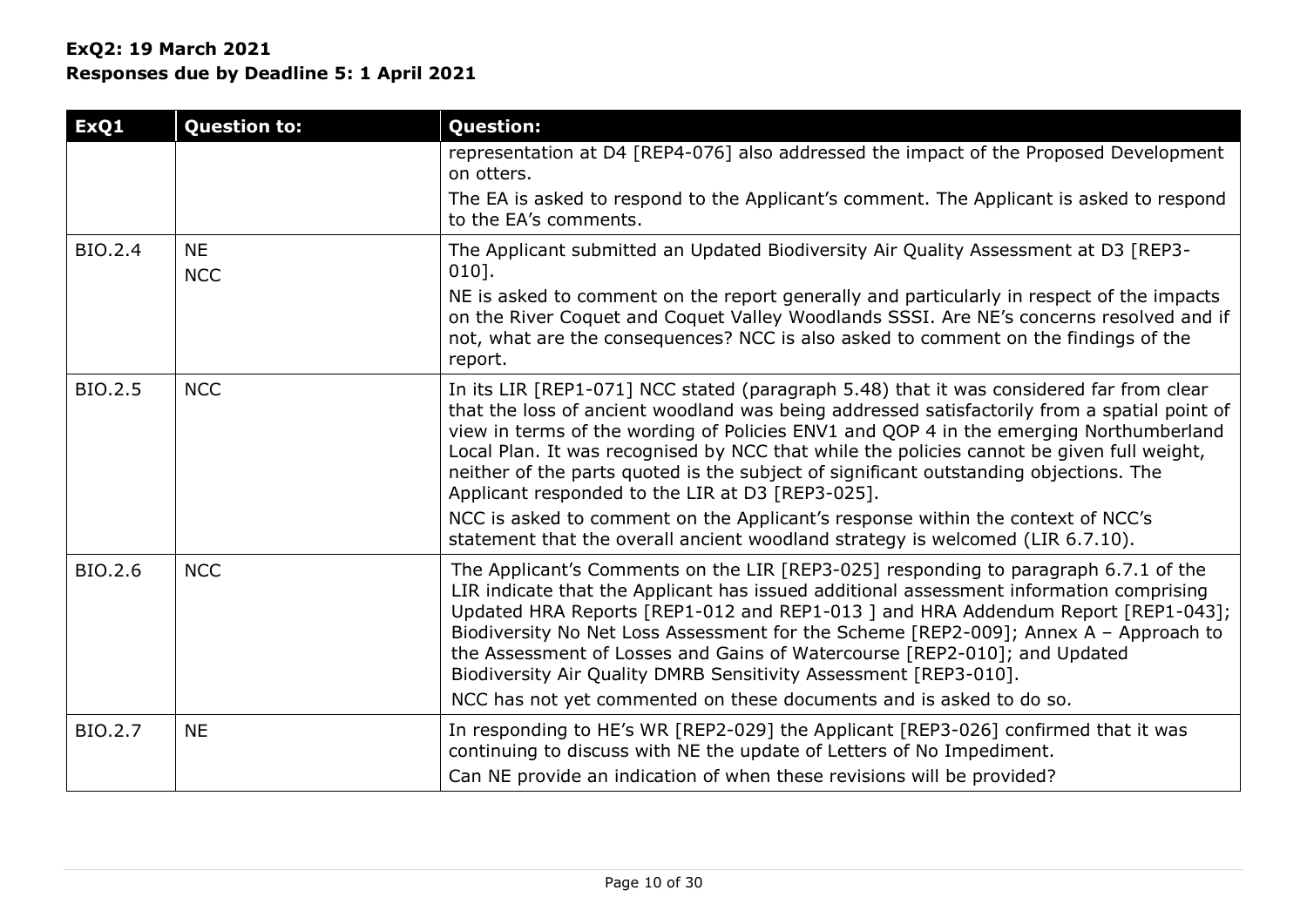| ExQ1           | <b>Question to:</b> | <b>Question:</b>                                                                                                                                                                                                                                                                                                                                                                                         |
|----------------|---------------------|----------------------------------------------------------------------------------------------------------------------------------------------------------------------------------------------------------------------------------------------------------------------------------------------------------------------------------------------------------------------------------------------------------|
| <b>BIO.2.8</b> | Applicant           | Paragraph 4.5.12 of the Ancient Woodland Strategy [REP4-008] states that the proposed<br>Woodland Creation Area would be retained as woodland in perpetuity. The Executive<br>Summary notes that this is based on a comment from NE.                                                                                                                                                                     |
|                |                     | How would the Woodland Creation Area be secured in perpetuity through the DCO? Is an<br>amendment to R15 necessary?                                                                                                                                                                                                                                                                                      |
| BIO.2.9        | EA                  | Appendix F - Proposed Woodland and Marginal Planting Plan [REP4-031] describes how<br>the marginal planting and riparian woodland is proposed to offset the impacts to<br>watercourses. The plan was produced in response to discussion at ISH2 involving the<br>Applicant and the EA.<br>The EA is asked to comment on the proposals and whether they adequately offset the<br>impacts to watercourses. |
| BIO.2.10       | Applicant           | The Applicant submitted a Biodiversity No Net Loss Assessment for the Scheme at D2<br>[REP2-009].<br>Can the Applicant comment on any responses received from IPs regarding the<br>assessment?                                                                                                                                                                                                           |
|                |                     |                                                                                                                                                                                                                                                                                                                                                                                                          |
|                |                     | <b>HABITATS REGULATIONS ASSESSMENT (HRA) REPORT</b>                                                                                                                                                                                                                                                                                                                                                      |
| BIO.2.11       |                     | The Applicant's response to BIO.1.38 explains that outdated figures were used in the HRA<br>report [APP-342] to indicate traffic flows (annual average daily traffic), and these have<br>now been updated to align with those presented in Tables 9 (Part A) and 18 (Part B) of<br>the Case for the Scheme [APP-344] (see revised HRA Report [REP1-012]).                                                |
|                |                     | In light of this omission, the Applicant is requested to confirm that the affected road<br>network (referred to in the screening tables and used to determine air quality impacts) is<br>based on the Scheme as a whole, and that the HRA screening for air quality impacts was<br>updated when Part A and Part B were combined.                                                                         |
| BIO.2.12       | <b>NE</b>           | NE's response to BIO.1.47 states that "based on the submitted scheme NE has no<br>concerns" regarding the issue of water pollution [REP1-076]".                                                                                                                                                                                                                                                          |
|                |                     | Can NE be explicit that it is content that the measures incorporated within the scheme to<br>mitigate for pollution events and polluted surface water runoff (e.g. detention basins, filter<br>strips, etc) are not necessary for a negative screening and that the intervening distance                                                                                                                 |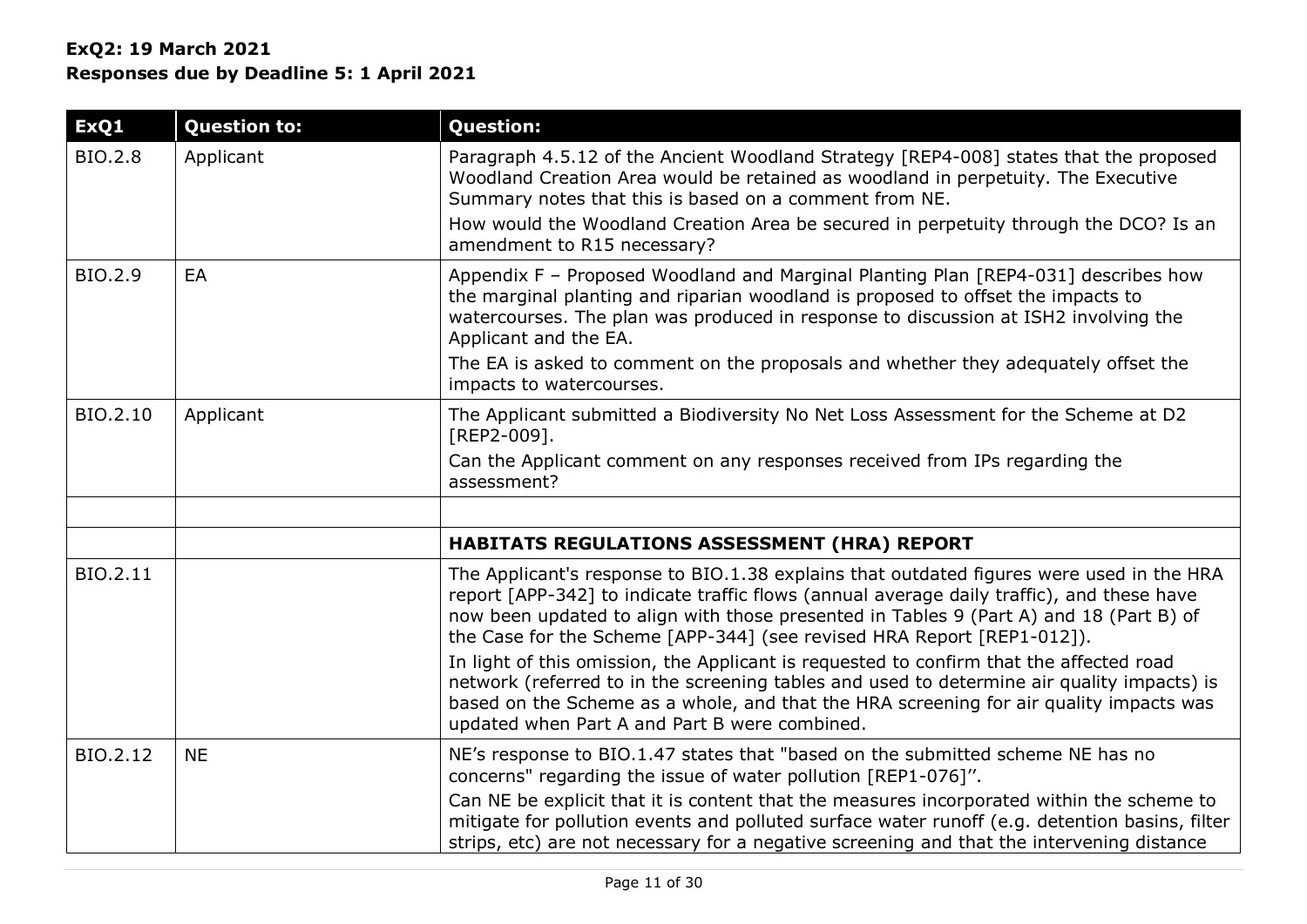| ExQ1     | <b>Question to:</b>                        | <b>Question:</b>                                                                                                                                                                                                                                                                                                                                                                                                                                                                                                                                                                                                              |
|----------|--------------------------------------------|-------------------------------------------------------------------------------------------------------------------------------------------------------------------------------------------------------------------------------------------------------------------------------------------------------------------------------------------------------------------------------------------------------------------------------------------------------------------------------------------------------------------------------------------------------------------------------------------------------------------------------|
|          |                                            | and natural dilution and settlement rates are sufficient on their own to conclude no likely<br>significant effect on the relevant European Sites?                                                                                                                                                                                                                                                                                                                                                                                                                                                                             |
| BIO.2.13 | Applicant                                  | In responding to BIO.1.50 the Applicant has provided an assessment of the impacts from<br>the Scheme alone to the black-headed gull feature of the Coquet Island SPA, as this was<br>omitted from the original submission.<br>As with the assessment of the Northumberland Marine SPA (Table 2-4 [AS-003]) can the<br>Applicant confirm that there are no known projects or schemes that would incur impacts<br>to the black-headed gull population of the Coquet Island SPA or with loss of functional<br>habitat (arable or wetland) that, in combination with the Scheme, would constitute a likely<br>significant effect? |
|          | <b>CARBON EMISSIONS</b>                    |                                                                                                                                                                                                                                                                                                                                                                                                                                                                                                                                                                                                                               |
|          |                                            | The ExA does not wish to ask any further questions on this topic at this point in the<br>Examination.                                                                                                                                                                                                                                                                                                                                                                                                                                                                                                                         |
|          |                                            |                                                                                                                                                                                                                                                                                                                                                                                                                                                                                                                                                                                                                               |
|          | COMPULSORY ACQUISITION/TEMPORARY POSESSION |                                                                                                                                                                                                                                                                                                                                                                                                                                                                                                                                                                                                                               |
| CA.2.1   | Applicant                                  | In the Written Summary of Oral Submissions relating to CAH1 (page 13) [REP4-025] it is<br>stated that the Applicant was to update paragraph 6.1.3 of the Statement of Reasons to<br>ensure that the ownership position East Cottage and Charlton Mires Farmhouse was clear.<br>No update to the Statement of Reasons was submitted at D4 and therefore the Applicant<br>is asked to undertake this for Deadline 5.                                                                                                                                                                                                            |
| CA.2.2   | Applicant                                  | In the Written Summary of Oral Submissions relating to CAH1 (page 16) [REP4-025] it is<br>stated that discussions about the relocation of the 66kV cable with Northumberland<br>Estates are ongoing.                                                                                                                                                                                                                                                                                                                                                                                                                          |
|          |                                            | The Applicant is asked to provide an update on these matters at Deadline 5.                                                                                                                                                                                                                                                                                                                                                                                                                                                                                                                                                   |
| CA.2.3   | Applicant                                  | The Written Summary of Oral Submissions relating to CAH1 (page 16) [REP4-025] states<br>that the Applicant confirmed that the involvement of land owners in the drainage design<br>would be recorded in a private agreement, with the reasonable costs of the contractors to                                                                                                                                                                                                                                                                                                                                                  |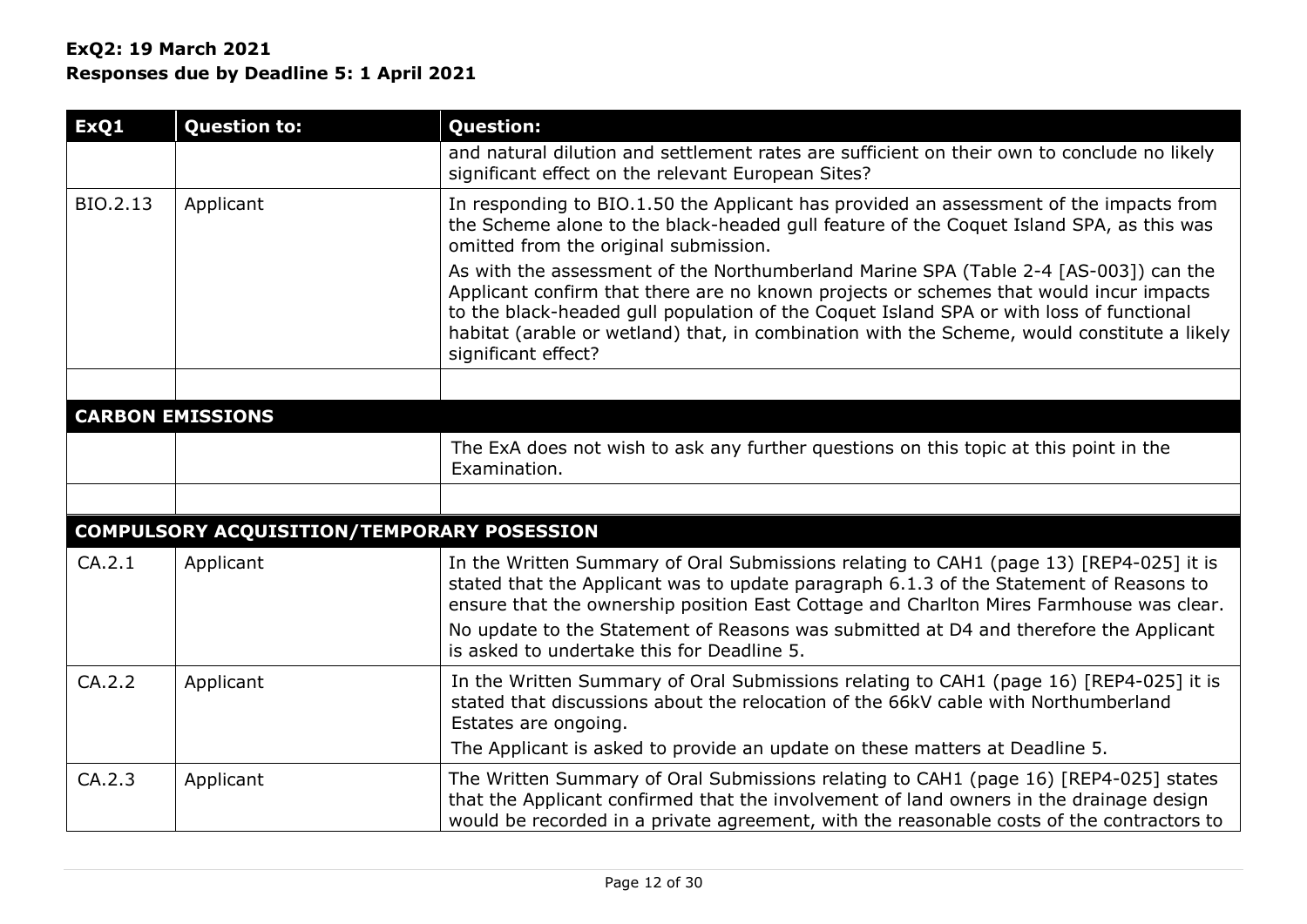## **ExQ2: 19 March 2021**

**Responses due by Deadline 5: 1 April 2021**

| ExQ1    | <b>Question to:</b>                    | <b>Question:</b>                                                                                                                                                                                                                                                                                                                                                                                                                      |
|---------|----------------------------------------|---------------------------------------------------------------------------------------------------------------------------------------------------------------------------------------------------------------------------------------------------------------------------------------------------------------------------------------------------------------------------------------------------------------------------------------|
|         |                                        | be met by the Applicant. As such no changes to the dDCO [REP3-004 and 005] would be<br>required.                                                                                                                                                                                                                                                                                                                                      |
|         |                                        | How can the ExA/ SoS be assured that the Applicant will cover the reasonable costs of<br>landowners in the drainage design if this is covered by a private agreement rather than<br>the DCO?                                                                                                                                                                                                                                          |
|         |                                        |                                                                                                                                                                                                                                                                                                                                                                                                                                       |
|         | <b>DRAFT DEVELOPMENT CONSENT ORDER</b> |                                                                                                                                                                                                                                                                                                                                                                                                                                       |
|         |                                        | References to the draft Development Consent Order (dDCO) in this set of<br>questions refer to Examination Library reference [REP4-004] and the reference<br>is not repeated. Similarly, the Examination Library reference for the Explanatory<br>Memorandum (EM) [REP4-006] is not repeated in this series of questions.                                                                                                              |
| DCO.2.1 | Applicant                              | In commenting on NCC's response to DCO.1.44, the Applicant indicated [REP2-020] that<br>the widths of the proposed Public Rights of Way (PRoW) have not been included in<br>Schedule 4 of the dDCO due to potential on-site variances. However, the Applicant did<br>confirm that the widths of the proposed PRoW would be specified in the PRoW<br>Management Plan as part of the final CEMP.<br>Where is this commitment confirmed? |
| DCO.2.2 | Applicant                              | Sch. 1 The Applicant's Written Summary of Oral Submissions relating to ISH1 (page 9)<br>[REP4-025] (2.19) states that the location of the footnotes has been changed in the latest<br>iteration of the DCO so as to avoid confusion.<br>Should the references be a) and b) instead of b) and d)?                                                                                                                                      |
| DCO.2.3 | <b>NCC</b>                             | The Applicant's Comments on Responses to ExQ1 - Appendix A PRoW Response [REP2-<br>021] provides comments on NCC's response to DCO.1.44 and specifically proposed<br>changes to Schedules 3 & 4 of the dDCO.<br>Can NCC confirm that it is content with the proposed changes to Schedules 3 & 4 of the<br>dDCO?                                                                                                                       |
| DCO.2.4 | Applicant                              | Sch. 2 R1 - Interpretation. The definition of "culvert management plan" is described as<br>'the document of that description listed in Schedule 12 and certified as the outline ancient<br>woodland strategy by the Secretary of State for the purposes of this Order'                                                                                                                                                                |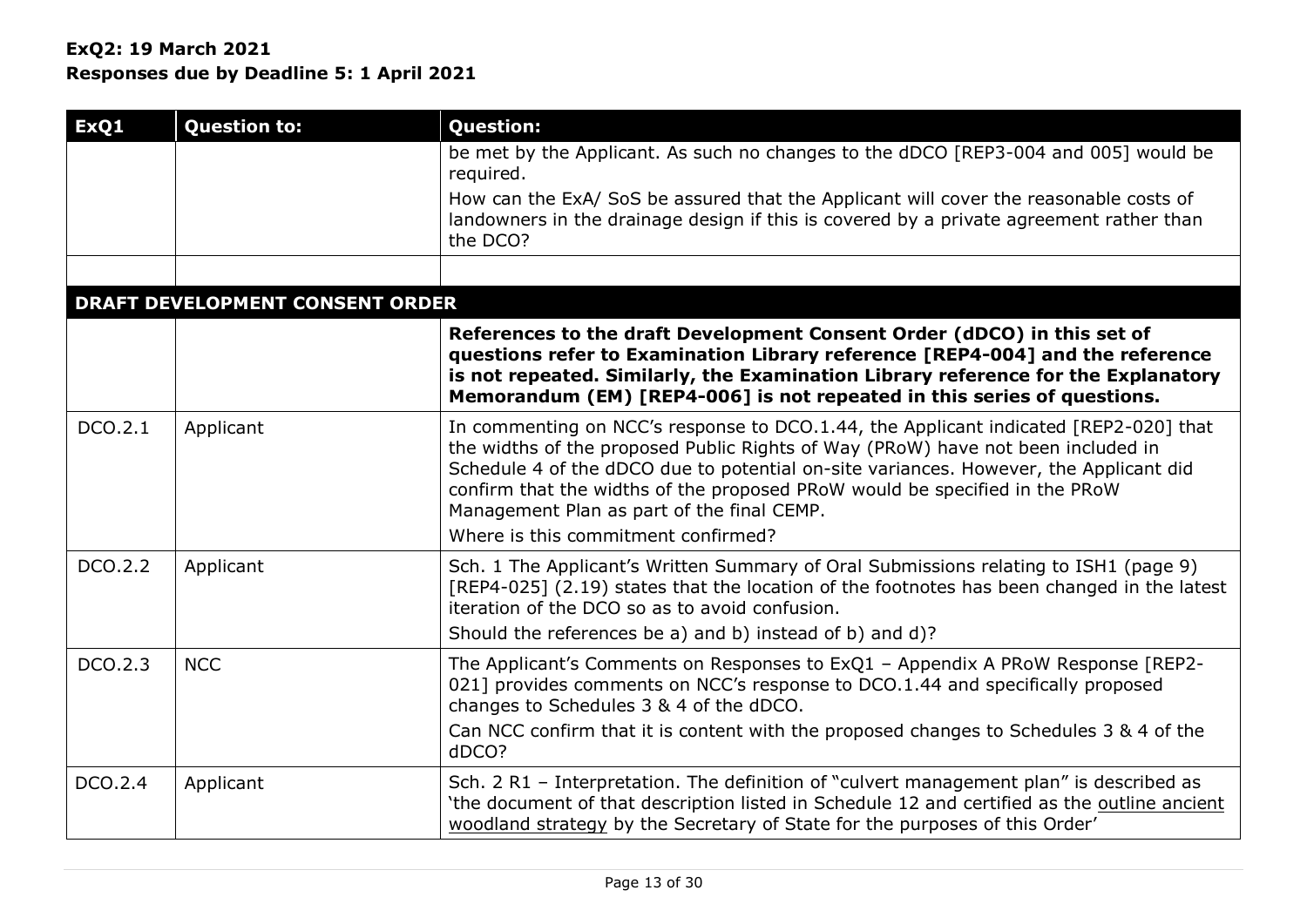| ExQ1     | <b>Question to:</b>     | <b>Question:</b>                                                                                                                                                                                                                                                                                                                                                                                                                                                                                                          |
|----------|-------------------------|---------------------------------------------------------------------------------------------------------------------------------------------------------------------------------------------------------------------------------------------------------------------------------------------------------------------------------------------------------------------------------------------------------------------------------------------------------------------------------------------------------------------------|
|          |                         | Change the underlined words to 'culvert management plan'.                                                                                                                                                                                                                                                                                                                                                                                                                                                                 |
| DCO.2.5  | Applicant               | Sch. 2 R3 - Detailed Design. The Applicant's Written Summary of Oral Submissions<br>relating to ISH1 (page 9) [REP4-025] states that R3 should be modified to include<br>reference to 'general arrangements plans'.<br>Should the amendment to R3 in the dDCO state 'arrangement' rather than<br>'arrangements'?                                                                                                                                                                                                          |
| DCO.2.6  | <b>NCC</b><br>Applicant | Point 25 of NCC's Response to Action Points from Hearings [REP4-074] stated that there<br>may be alternative wording which could make R4 clearer, easier to follow and more<br>explicit as there is potentially multiple cross-referencing between documents.<br>NCC is asked to expand on its concerns about the drafting of R4 and to propose amended<br>wording at Deadline 5. The Applicant is asked to respond to NCC's suggestion at Deadline<br>6 unless the matter is agreed between the parties in the meantime. |
| DCO.2.7  | Applicant               | The Applicant's Written Summary of Oral Submissions at Hearings (page 22) [REP4-025]<br>in commenting on ISH2 (4.15) stated that R5 of the DCO has been revised to include<br>reference to production of the LEMP.<br>The Applicant is asked to confirm where this change occurs.                                                                                                                                                                                                                                         |
|          |                         |                                                                                                                                                                                                                                                                                                                                                                                                                                                                                                                           |
| DCO.2.8  | Applicant               | Sch. 2 R8 of the dDCO has been amended to include reference to the local flood authority.<br>Should this reference be to the 'lead local flood authority' and should this be defined in<br>Article 2?                                                                                                                                                                                                                                                                                                                     |
| DCO.2.9  | Applicant               | The Applicant's Written Summary of Oral Submissions relating to ISH1 (page 10) [REP4-<br>025] $(4.12)$ states that the requirement for an archaeological control plan in R4 $(2)(xii)$<br>has been consolidated in R9.                                                                                                                                                                                                                                                                                                    |
|          |                         | The Applicant is asked to clarify where/ how this has been done.                                                                                                                                                                                                                                                                                                                                                                                                                                                          |
| DCO.2.10 | <b>NCC</b><br>Applicant | Point 25 of NCC's Response to Action Points from Hearings [REP4-074] stated that the<br>Council was satisfied that R9 provides for archaeological remains to be identified and<br>recorded but recognised that alternative wording could make the requirement clearer,<br>easier to follow and more explicit.                                                                                                                                                                                                             |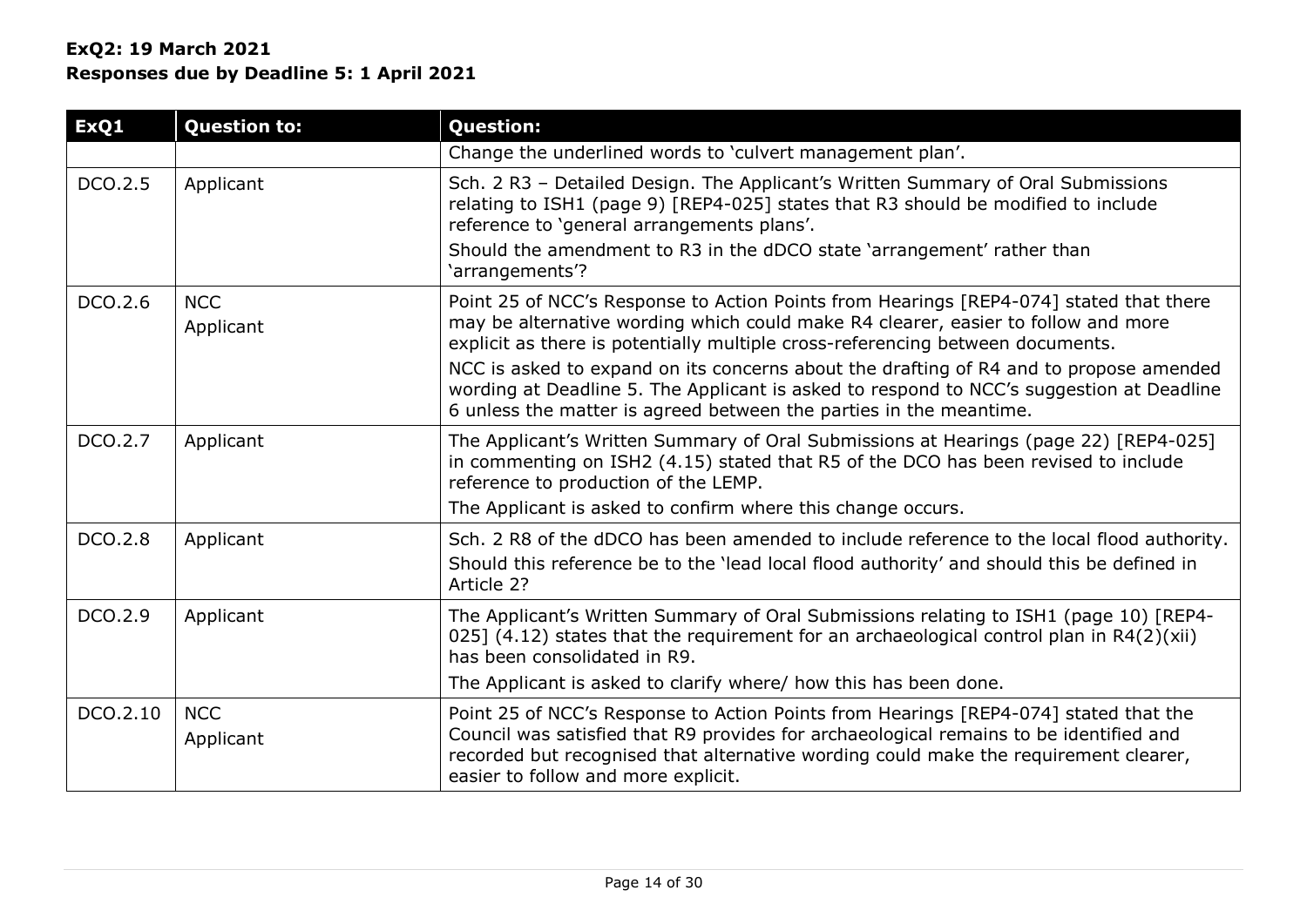| ExQ1     | <b>Question to:</b> | <b>Question:</b>                                                                                                                                                                                                                                                                                                                                   |
|----------|---------------------|----------------------------------------------------------------------------------------------------------------------------------------------------------------------------------------------------------------------------------------------------------------------------------------------------------------------------------------------------|
|          |                     | NCC is asked to expand on its concerns about the drafting of R4 and to propose amended<br>wording at D5. The Applicant is asked to respond to NCC's suggestion at D6 unless the<br>matter is agreed between the parties in the meantime.                                                                                                           |
| DCO.2.11 | Applicant           | Sch. 2 R10 of the dDCO is headed 'Safeguarding of listed milestones'.                                                                                                                                                                                                                                                                              |
|          |                     | As the requirement also refers to a non-designated milestone should 'listed' be removed<br>from the title? In addition, should the reference to local planning authority be changed to<br>relevant planning authority?                                                                                                                             |
| DCO.2.12 | Applicant           | Sch. 2 R10 of the dDCO states that no part of the authorised development is to commence<br>until a written scheme for the protection of the grade II listed milestones and the non-<br>designated milestone has been submitted to and approved by the local planning authority<br>in consultation with Historic England and the Milestone Society. |
|          |                     | How does this relate to Item A-CH2 of the REAC [REP4-013] which states that the Method<br>Statement will be approved by the SoS following consultation with NCC as set out in R10?                                                                                                                                                                 |
| DCO.2.13 | Applicant           | Sch. 2 R15(1) states that the ancient woodland strategy should be submitted to and<br>approved in writing by the SoS, following consultation with NE and the relevant planning<br>authority on matters related to its function.                                                                                                                    |
|          |                     | Should it be 'matters related to their functions'?                                                                                                                                                                                                                                                                                                 |
| DCO.2.14 | <b>NCC</b>          | Sch. 4 - Permanent Stopping up of Streets, Public Rights of Way and Private Means of<br>Access.                                                                                                                                                                                                                                                    |
|          |                     | Is NCC content with the Applicant's proposed changes to Sch. 4 at D4?                                                                                                                                                                                                                                                                              |
| DCO.2.15 | Applicant           | Sch. 12. A number of documents in Sch. 12 have incomplete references. For example, the<br>Noise Addendum is referenced 6.22 when the document itself is referenced<br>TR010059/6.22.                                                                                                                                                               |
|          |                     | The Applicant is asked to provide comprehensive references where these are not currently<br>provided.                                                                                                                                                                                                                                              |
| DCO.2.16 | Applicant           | Sch. 12. The Rights of Way and Access Plans was revised at D2 [REP2-003] and the<br>Vegetation Clearance Plans [REP4-003] were revised at D4. These revisions are not<br>included in Sch. 12.                                                                                                                                                      |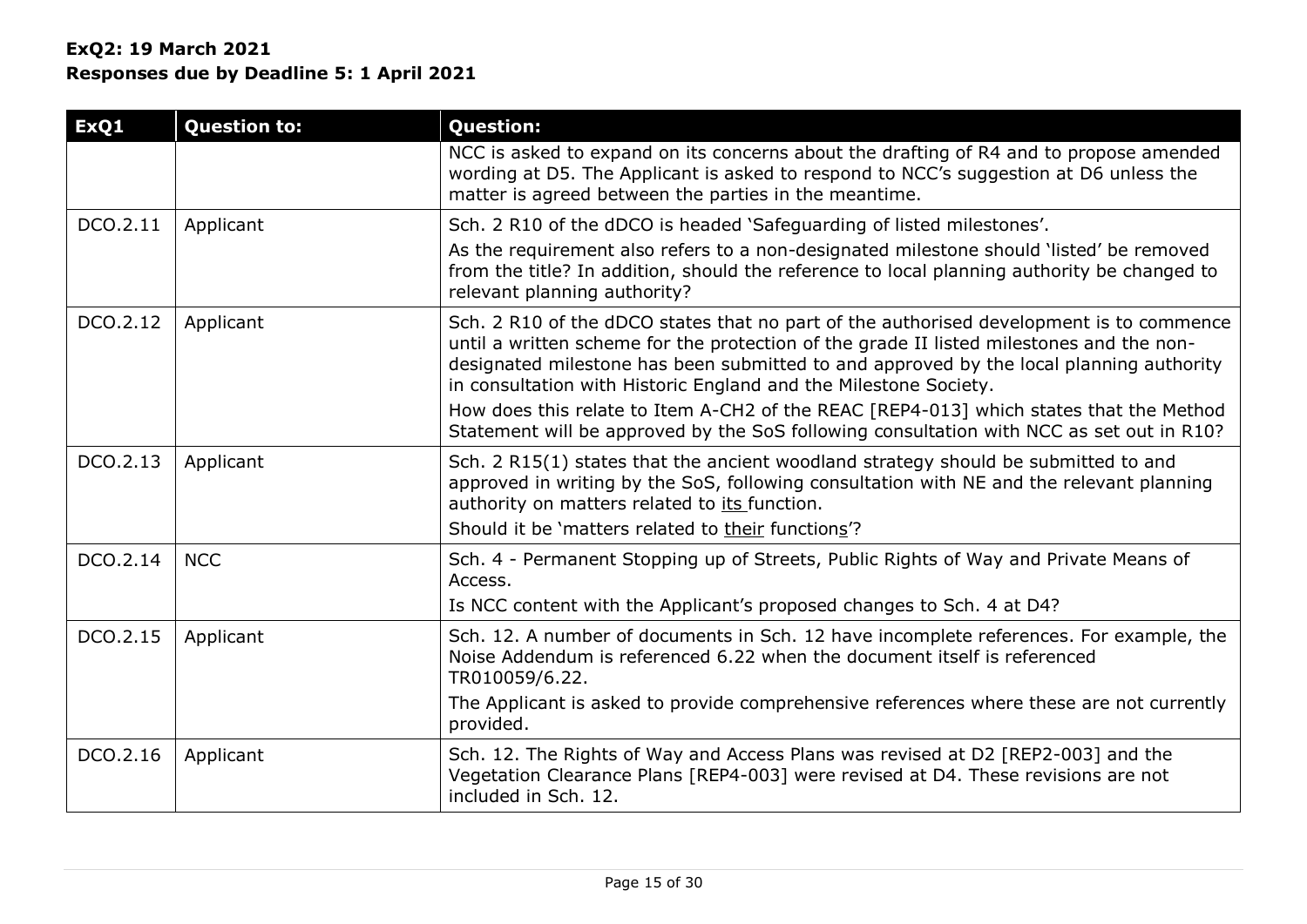| ExQ1     | <b>Question to:</b>      | <b>Question:</b>                                                                                                                                                                                                                                                                                                            |
|----------|--------------------------|-----------------------------------------------------------------------------------------------------------------------------------------------------------------------------------------------------------------------------------------------------------------------------------------------------------------------------|
|          |                          | The Applicant is asked to review all revisions including the use of revision 0. This has been<br>used for documents submitted during the Examination but not for those which were in the<br>application version of the dDCO.                                                                                                |
| DCO.2.17 | Applicant                | Sch. 12. Sch. 12 references environmental masterplans for Part A and Part B as certified<br>documents.                                                                                                                                                                                                                      |
|          |                          | The Applicant is asked to explain where, if at all, these are referenced within the dDCO<br>and in responding to this question to provide the Examination Library reference.                                                                                                                                                |
| DCO.2.18 | Applicant                | At D2 and D3 the Applicant provided a Schedule of Changes to the dDCO.                                                                                                                                                                                                                                                      |
|          |                          | The Applicant did not provide such a document at D4 (although it is referenced in the<br>document tracker [REP4-002]) and is requested to do so for any subsequent revisions to<br>the dDCO.                                                                                                                                |
| DCO.2.19 | Applicant                | All plans/ drawings/ sections forming Volume 2 of the application appear to be included in<br>Sch.12.                                                                                                                                                                                                                       |
|          |                          | Should Examination documents forming part of Volume 2 also be Certified Documents<br>(Denwick Burn Culvert Structural DCO drawing [REP1-004], GEN.2 Existing and Proposed<br>Carriageway Area Within Order Limits Plans WQ GEN 1.6 [REP1-034] and Proposed<br>Highways Adoption & Maintenance Responsibilities [REP3-003])? |
|          |                          |                                                                                                                                                                                                                                                                                                                             |
|          | <b>GEOLOGY AND SOILS</b> |                                                                                                                                                                                                                                                                                                                             |
|          |                          | <b>PART A</b>                                                                                                                                                                                                                                                                                                               |
| GS.2.1   | Applicant                | Considering that the local geology of Part A is varied and given that it is not known exactly<br>where all piling operations will be undertaken and therefore exact ground conditions, how<br>can the Applicant be certain that, within the limits of the DCO, the impacts of the<br>Proposed Development are as predicted? |
| GS.2.2   | Applicant                | Paragraph 11.7.38 of the ES [APP-052] states that crown holes have been recorded over<br>Causey Park mine workings, which demonstrates a hazard of gradual surface ground<br>settlement or sudden ground collapse is present.                                                                                               |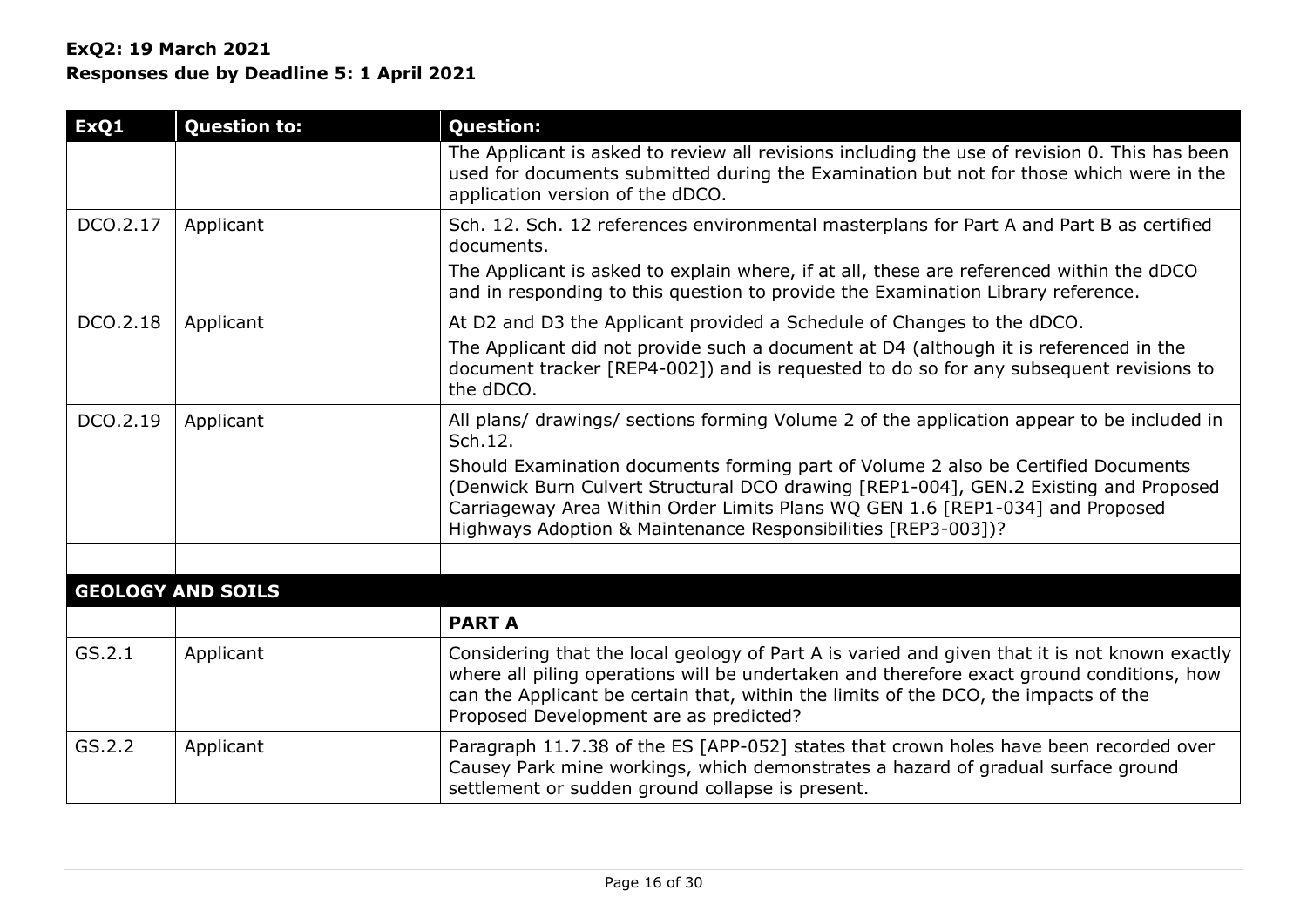| ExQ1   | <b>Question to:</b>         | <b>Question:</b>                                                                                                                                                                                                                                                                                                                                                                                                                                                |
|--------|-----------------------------|-----------------------------------------------------------------------------------------------------------------------------------------------------------------------------------------------------------------------------------------------------------------------------------------------------------------------------------------------------------------------------------------------------------------------------------------------------------------|
|        |                             | Considering that the Mineral Safeguarding Area at Causey Park Bridge in within the Order<br>Limits, although in an area of temporary works, how has this been taken into<br>consideration?                                                                                                                                                                                                                                                                      |
|        |                             | <b>PART B</b>                                                                                                                                                                                                                                                                                                                                                                                                                                                   |
| GS.2.3 | Applicant                   | Paragraph 11.7.33 of the ES [APP-053] states that the Heckley Fence Development High<br>Risk Area (DHRA) is located in close proximity to the proposed Heckley Fence<br>Accommodation Overbridge which is due to be constructed using approach embankments<br>and piled foundations. Furthermore, is also states that non conclusive evidence of mine<br>workings has been determined and that further investigation is completed at the Heckley<br>Fence DHRA. |
|        |                             | How would this be secured through the DCO?                                                                                                                                                                                                                                                                                                                                                                                                                      |
|        |                             |                                                                                                                                                                                                                                                                                                                                                                                                                                                                 |
|        | <b>HISTORIC ENVIRONMENT</b> |                                                                                                                                                                                                                                                                                                                                                                                                                                                                 |
|        |                             | The ExA does not wish to ask any further questions on this topic at this point in the<br>Examination.                                                                                                                                                                                                                                                                                                                                                           |
|        |                             |                                                                                                                                                                                                                                                                                                                                                                                                                                                                 |
|        | <b>LANDSCAPE AND VISUAL</b> |                                                                                                                                                                                                                                                                                                                                                                                                                                                                 |
| LV.2.1 | Applicant                   | Paragraph 7.4.8 of the ES Part B [APP-045] states that DMRB IAN 135/10 Landscape and<br>Visual Effects Assessment has been replaced by DMRB LA 107 Landscape and Visual<br>Revision 2.                                                                                                                                                                                                                                                                          |
|        |                             | As this version of the document was used in the preparation of the ES, the Applicant is<br>requested to submit a copy of DMRB IAN 135/10 for reference.                                                                                                                                                                                                                                                                                                         |
| LV.2.2 | Applicant<br><b>IPs</b>     | The plans which form Appendix LV.2 Trees to be Removed and Replaced at Coronation<br>Avenue WQ LV.1.8 [REP1-044] are annotated 'Draft'.<br>The Applicant is asked to explain how this relates to the requirement in R5(3) of the dDCO<br>for the landscaping scheme to include a strategy for the replacement of trees which are to<br>be removed at Coronation Avenue? IPs are asked to comment on the proposals for                                           |
|        |                             | Coronation Avenue.                                                                                                                                                                                                                                                                                                                                                                                                                                              |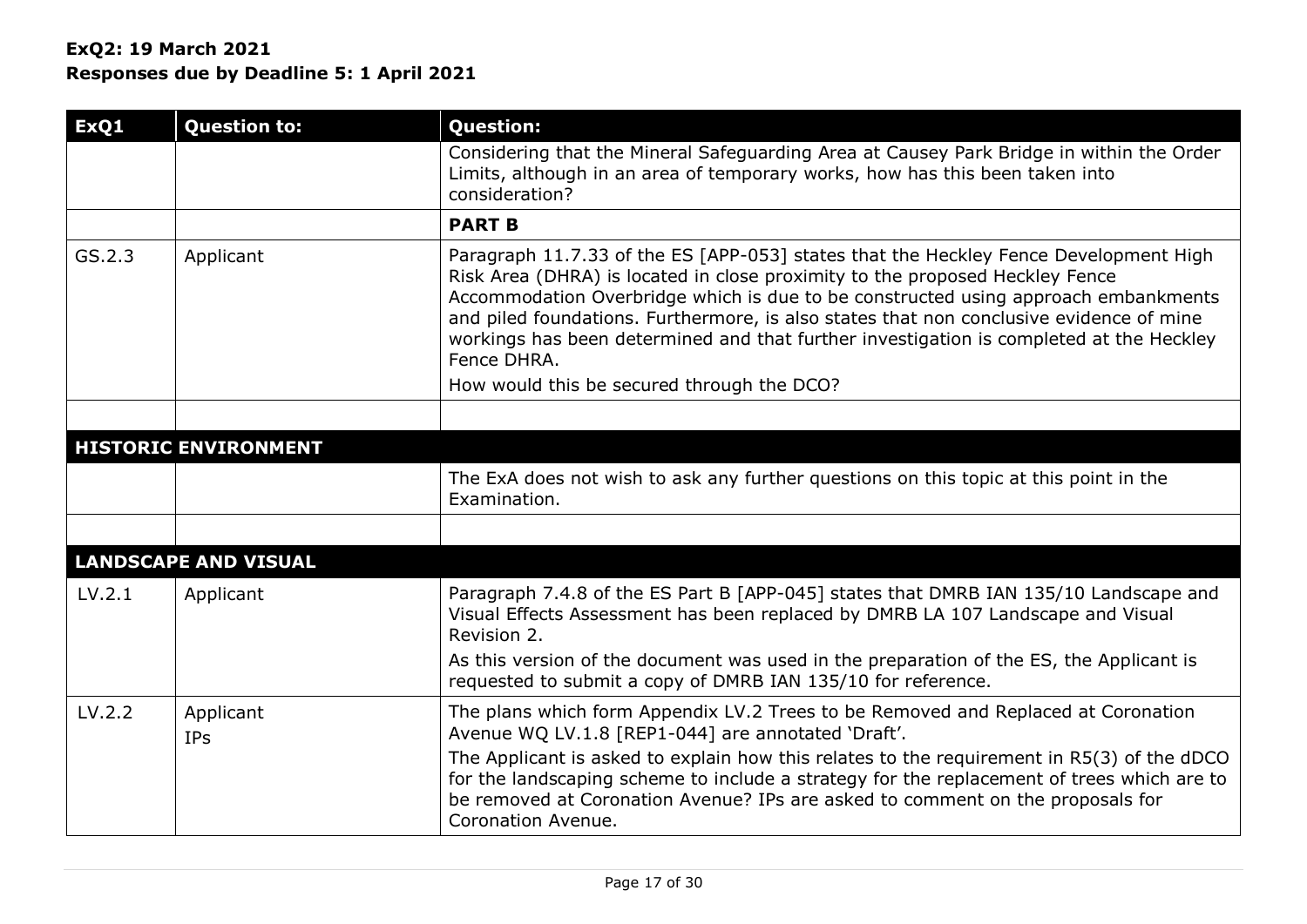| ExQ1   | <b>Question to:</b> | <b>Question:</b>                                                                                                                                                                                                                                                                                                                                                                                             |
|--------|---------------------|--------------------------------------------------------------------------------------------------------------------------------------------------------------------------------------------------------------------------------------------------------------------------------------------------------------------------------------------------------------------------------------------------------------|
| LV.2.3 | Applicant           | The dDCO [REP4-004] defines in Part 1 the "landscape mitigation masterplan" as the<br>documents "comprising (first) landscape mitigation masterplan Part A; (second) (third)<br>landscape mitigation plan including assessment parameter 3 being the documents of that<br>description listed in Schedule 12 (documents to be certified) and certified as such by the<br>SoS for the purposes of this Order". |
|        |                     | The Applicant is asked to clarify the position of the landscape mitigation masterplan for<br>Part B.                                                                                                                                                                                                                                                                                                         |
| LV.2.4 | Applicant           | Vegetation Clearance Plans [REP4-003] are representative of a "worst case scenario" and<br>need to be considered alongside the Landscape Mitigation Masterplans [APP-095] and<br>[APP-144] for both parts A and B. Nevertheless, a significant amount of vegetation,<br>including a large number of established trees are identified as, potentially, being lost to<br>the scheme.                           |
|        |                     | Can the Applicant provide further certainty regarding how decisions will be made in<br>relation to tree preservation and how the Applicant proposes to minimise loss of existing<br>vegetation.                                                                                                                                                                                                              |
| LV.2.5 | Applicant           | The Applicant has stated that there is possibility of using further mitigation measures to<br>reduce landscape impacts, particularly in relation to receptors R35, R36, R37 and R93<br>(these could also be relevant for receptors R58, R59, R68, R70, R71 and R72). However,<br>the Applicant states that further planting may result in adverse effects due to loss of<br>openness.                        |
|        |                     | Has the Applicant assessed whether this would be the case and if so, can they explain who<br>would be adversely affected by additional planting?                                                                                                                                                                                                                                                             |
| LV.2.6 | <b>IPs</b>          | Appendix LV3 Response to LV.1.13 [REP1-051] considers potential additional mitigation<br>measures, their suitability and the prospect of potentially reducing significant effects to<br>non-significant.                                                                                                                                                                                                     |
|        |                     | What are the views of IPs in respect of these further potential mitigation measures?                                                                                                                                                                                                                                                                                                                         |
| LV.2.7 | Applicant           | Commenting on NCC's response to LV.1.11, the Applicant stated [REP2-020] that in line<br>with R5(1) of the updated dDCO the landscape strategy and supporting information,<br>including the Landscape and Environmental Management Plan (LEMP), would be subject to<br>approval by the SoS, in consultation with the LPA.                                                                                    |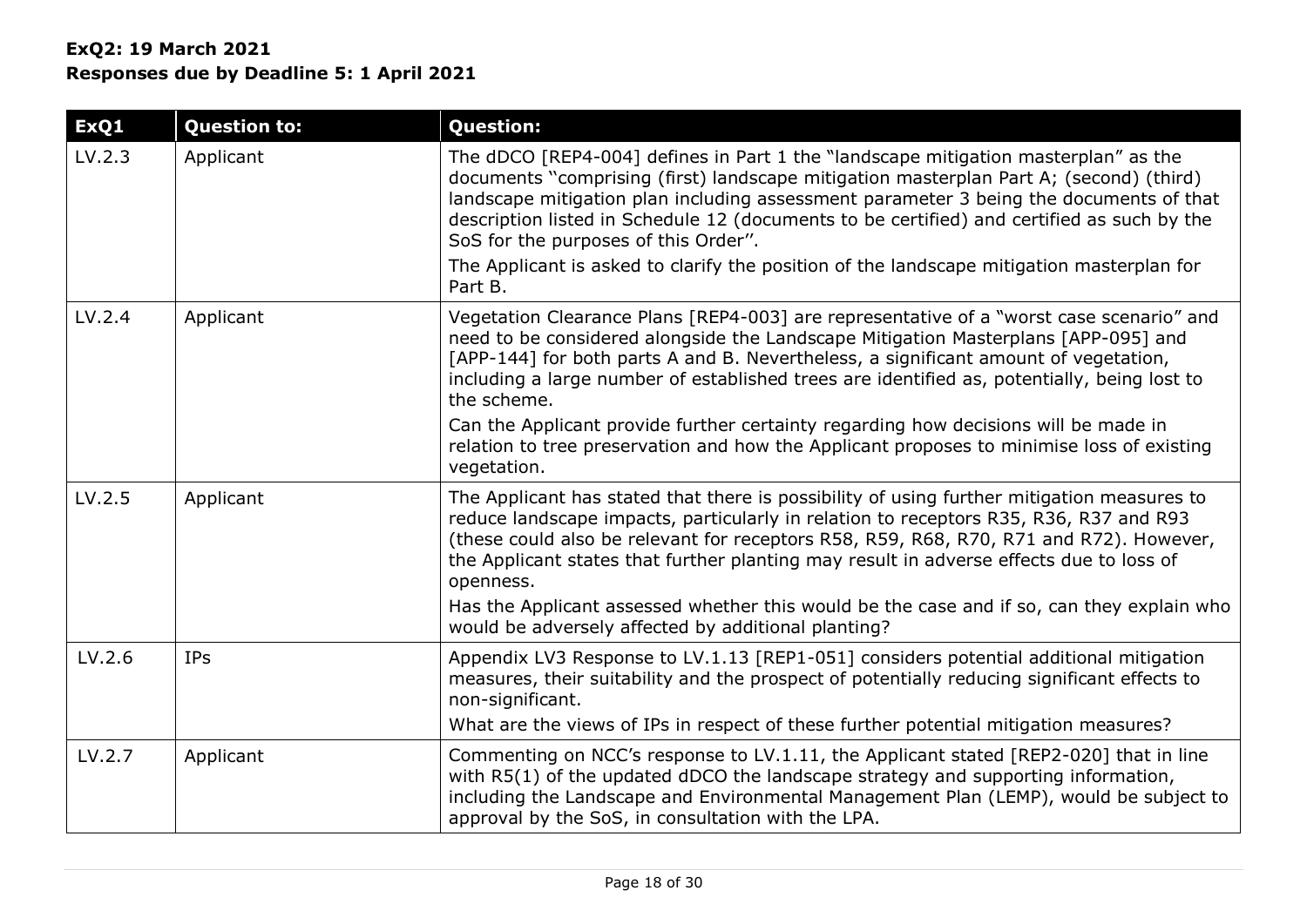| ExQ1    | <b>Question to:</b>     | <b>Question:</b>                                                                                                                                                                                                                                                                                                                                                                                                                                                                                                                                                                                                                                                                          |
|---------|-------------------------|-------------------------------------------------------------------------------------------------------------------------------------------------------------------------------------------------------------------------------------------------------------------------------------------------------------------------------------------------------------------------------------------------------------------------------------------------------------------------------------------------------------------------------------------------------------------------------------------------------------------------------------------------------------------------------------------|
|         |                         | Where within R5 is reference made to the LEMP? Why has an outline LEMP not been<br>produced during the Examination?                                                                                                                                                                                                                                                                                                                                                                                                                                                                                                                                                                       |
| LV.2.8  | Applicant<br><b>NCC</b> | Reference 1.1.23 of the Applicant's response to Relevant Representations [REP1-064]<br>suggests that matters are agreed in relation to the replacement of any vegetation and<br>trees to restore Coronation Avenue.                                                                                                                                                                                                                                                                                                                                                                                                                                                                       |
|         |                         | Could both the Applicant and NCC confirm that this position is resolved?                                                                                                                                                                                                                                                                                                                                                                                                                                                                                                                                                                                                                  |
| LV.2.9  | <b>NCC</b>              | The Applicant's Response to Deadline 2 Submissions [REP3-024] noted that NCC has still<br>to carry out a detailed review of Appendix LV.1 [REP1-050].<br>NCC is asked to respond.                                                                                                                                                                                                                                                                                                                                                                                                                                                                                                         |
| LV.2.10 | <b>NCC</b>              | As defined within Policy S5 of the Northumberland County and National Park Joint<br>Structure Plan, a specific section of the scheme lies within the Green Belt [REP1-071]. The<br>emerging NCC Local Plan seeks to confirm the boundaries of the Green Belt.<br>Could NCC confirm the status of the emerging policy and provide an update on when the<br>emerging NCC Local Plan is expected to be adopted.                                                                                                                                                                                                                                                                              |
| LV.2.11 | Applicant               | Item S-L4 of Table 3.1 of the outline CEMP [REP4-013] indicates that plant stock will be<br>planted using a combination of whips, transplants, feathered and standard tree nursey<br>stock. For Part A, the exception is the replacement trees identified along Coronation<br>Avenue. Here, it is currently proposed to replace trees to be lost to the Scheme along<br>Coronation Avenue with trees of advanced nursery stock sizes at the time of planting in<br>order to better integrate the replacement plant stock with that of the existing trees.<br>Can the Applicant clarify if planting for areas other than Coronation Avenue will use larger<br>trees rather than all whips? |
| LV.2.12 | Applicant               | ES Appendix 7.5 (Arboricultural Report) (Part A) [APP-220] and ES Appendix 7.1 (Part B)<br>[APP-286] include in Section 6 matters to address tree protection. Some of the statements<br>are imprecise and permissive.<br>The Applicant is asked to expand upon the statements in paragraphs 6.1.3-6.1.10 to<br>provide greater precision and to explain how these principles for tree protection would be<br>secured through the DCO.                                                                                                                                                                                                                                                     |
| LV.2.13 | Applicant               | In response to the ExA's question at ISH2 of how many trees would be lost within<br>woodland groups the Applicant stated [REP4-025] that the assessment of woodlands                                                                                                                                                                                                                                                                                                                                                                                                                                                                                                                      |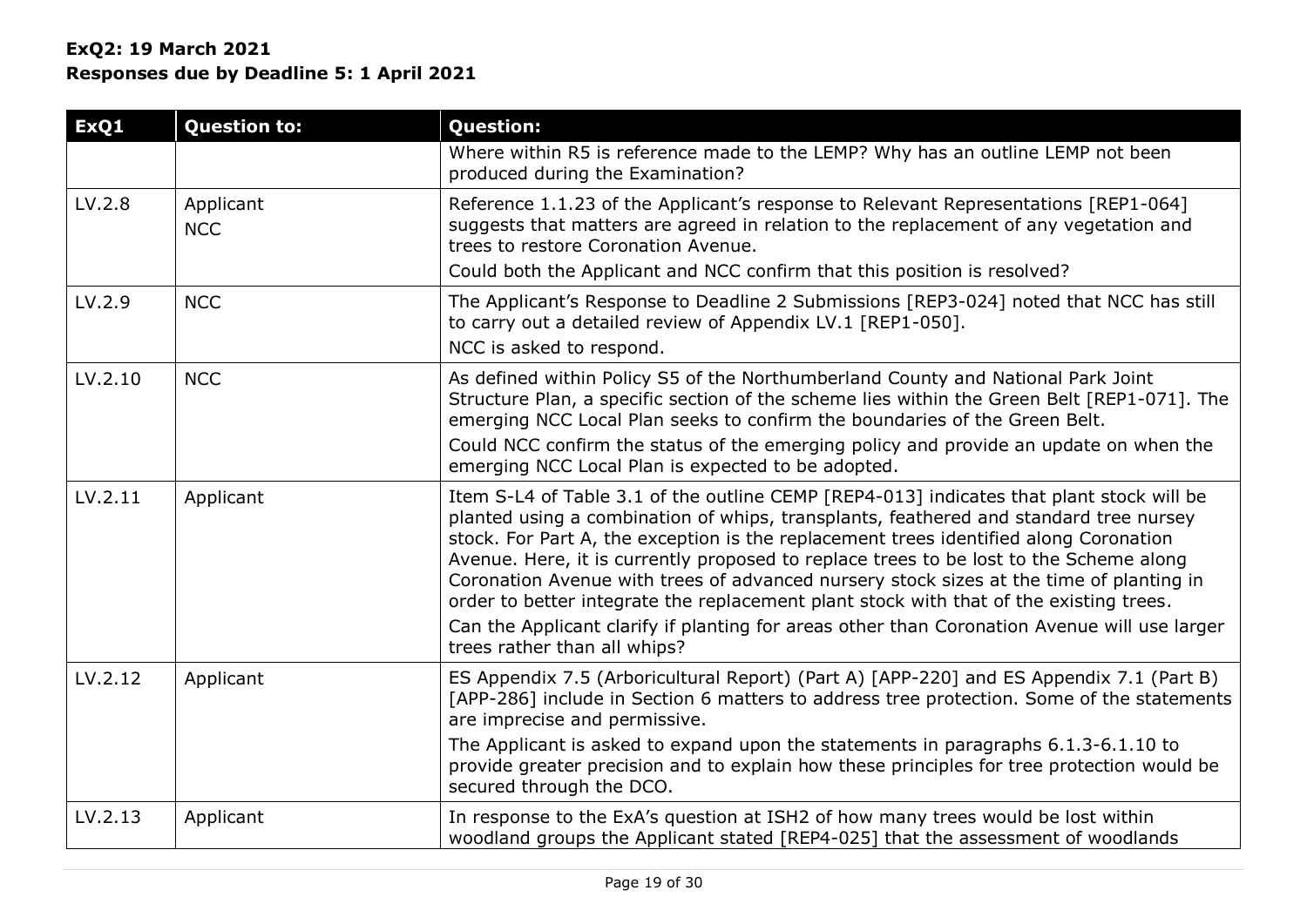**State College** 

| ExQ1    | <b>Question to:</b>     | <b>Question:</b>                                                                                                                                                                                                                                                                                                                                                                                                                                                                                                                                                                                                                                     |
|---------|-------------------------|------------------------------------------------------------------------------------------------------------------------------------------------------------------------------------------------------------------------------------------------------------------------------------------------------------------------------------------------------------------------------------------------------------------------------------------------------------------------------------------------------------------------------------------------------------------------------------------------------------------------------------------------------|
|         |                         | looked at the woodland parcel as a whole and the trees they contained. However, the<br>assessment for woodlands was not presented on a tree by tree basis within the<br>arboricultural reports.                                                                                                                                                                                                                                                                                                                                                                                                                                                      |
|         |                         | Notwithstanding that it is normal practice for the compensation value to be based on the<br>area of habitat affected rather than individual trees, the Applicant is asked to clarify, if<br>necessary within a range, the number of trees likely to be removed from each woodland<br>area. In addition, demonstrate how the DCO can ensure that the number of trees to be<br>removed both individually and within woodland it can be minimised.                                                                                                                                                                                                      |
| LV.2.14 | Applicant               | In response to ExQ1 LV.1.11 NCC [REP1-073] made a number of criticisms of the<br>Landscape Mitigation Masterplans. In response [REP2-020] the Applicant stated that it<br>would include an action to prepare a Landscape and Ecological Management Plan and set<br>out what the contents of this document will comprise in the updated Outline CEMP at D3.<br>Action ExA: S-L100 in the outline CEMP [REP4-013] confirms that the Applicant will<br>prepare a LEMP for each of Part A and Part B, prior to construction commencing and will<br>include a range of elements with other documents to support the production of the LEMP<br>identified. |
|         |                         | Does not the range of supporting documents confirm NCC's concerns about the difficulty<br>of having to review multiple plans? The Applicant is asked to consider the submission of a<br>LEMP during the Examination which would also provide an opportunity for IPs to comment<br>on it.                                                                                                                                                                                                                                                                                                                                                             |
| LV.2.15 | Applicant               | The justification for residual significant effects and no further mitigation measures in<br>relation to "Effects on the perception of landscape character in LCA 38b Lowland Rolling<br>Farmland -Longhorsley, 35a Broad Lowland Valley - Coquet Valley and 17 Coquet Valley"<br>and "Local landscape area of the River Coquet bridge", included in GEN.4 Justification for<br>Significant Residual Effects WQ GEN.1.35 [REP1-036] appears to be missing reference to<br>the type of Significance of Environmental Effect identified.<br>Could the text in the justification be corrected in order to reflect this?                                  |
| LV.2.16 | Applicant<br><b>NCC</b> | In response to [REP1-036], NCC has raised concerns [REP2-025] in relation to the<br>mitigation measures for receptors at VP27 - View looking northeast from Howdens Glebe<br>cottages, off West Moor Road, and also road users at West Moor.<br>Can the Applicant provide an update on this matter?                                                                                                                                                                                                                                                                                                                                                  |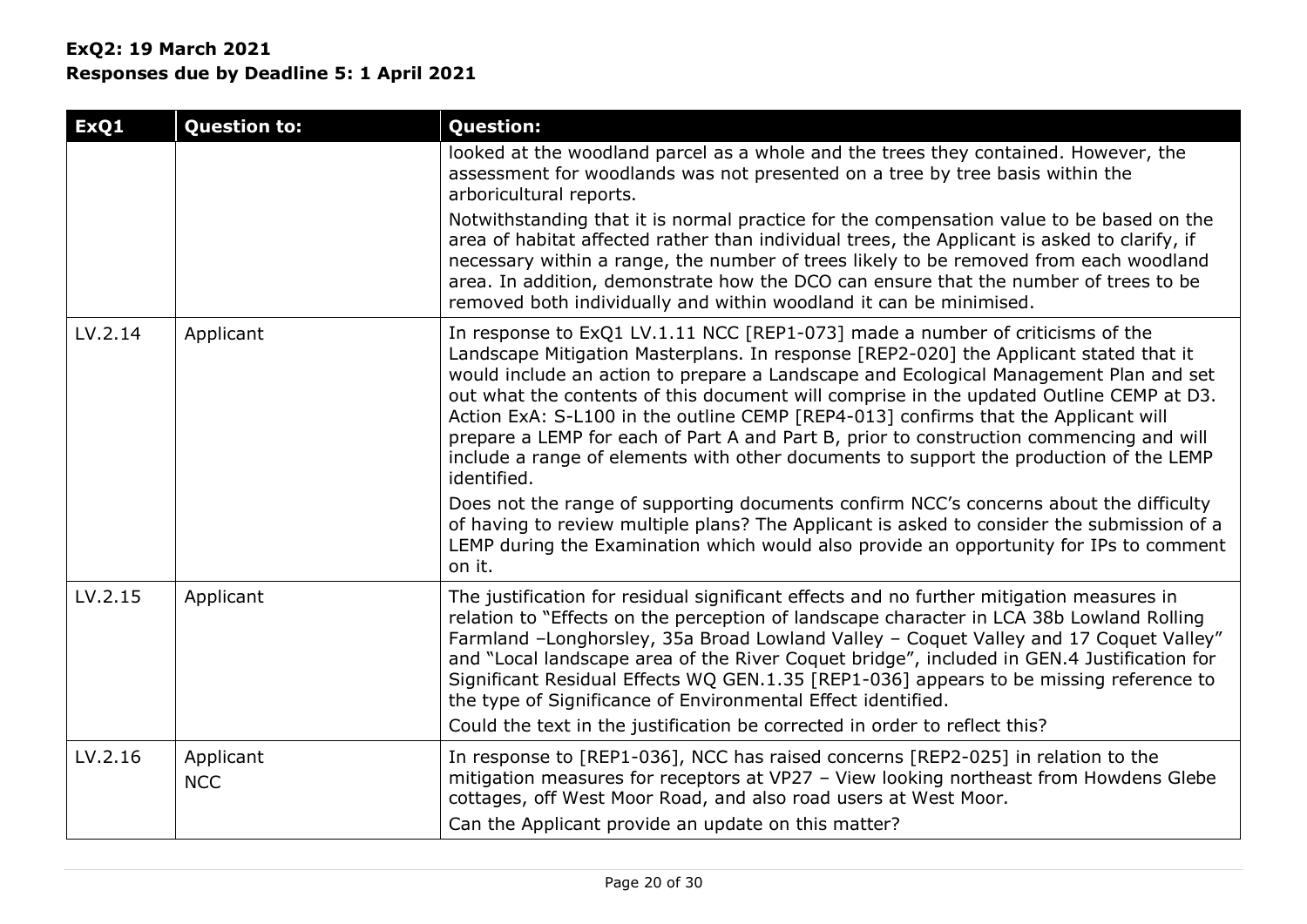| ExQ1    | <b>Question to:</b> | <b>Question:</b>                                                                                                                                                                                                                                                                                                                                                                                                                                                                                                                                                                                                         |
|---------|---------------------|--------------------------------------------------------------------------------------------------------------------------------------------------------------------------------------------------------------------------------------------------------------------------------------------------------------------------------------------------------------------------------------------------------------------------------------------------------------------------------------------------------------------------------------------------------------------------------------------------------------------------|
| LV.2.17 | <b>NCC</b>          | [REP1-036] identifies that residential receptors at VP1, VP6, VP10 and VP36 will be<br>subject to adverse visual effects. The justification provided states that these will typically<br>arising where views would be experienced at close quarters or where existing open and<br>expansive elevated views of open countryside would be impacted by the construction of<br>the Scheme.                                                                                                                                                                                                                                   |
|         |                     | Does NCC agree with this assessment and that no further mitigation measures are<br>necessary?                                                                                                                                                                                                                                                                                                                                                                                                                                                                                                                            |
| LV.2.18 | <b>NCC</b>          | [REP1-036] identifies that PRoW users in relation to VP4, VP6, VP29, VP32, VP33, VP37<br>will be subject to large adverse visual effects. It also identifies that Users of Long Distance<br>Path VP24 will too be subject to large adverse visual effects. The justification provided<br>states that these will typically arising where views would be experienced at close quarters<br>or where existing open and expansive elevated views of open countryside would be<br>impacted by the construction of the Scheme.<br>Does NCC agree with this assessment and that no further mitigation measures are<br>necessary? |
| LV.2.19 | Applicant           | [REP1-036] states that residential receptors VP27, PRoW users of VP8, VP32, VP33, VP<br>37, Road users at VP27 will be subject to moderate adverse visual effects. The justification<br>provided states that the Applicant considers that should additional mitigation measures be<br>employed to reduce the visual impact of the Scheme they would remain subject to a<br>significant effect as effects typically remaining due to the loss of an existing open aspect<br>or wide-ranging views should dense belts of planting or screen fences be employed to<br>screen views of the Scheme.                           |
|         |                     | Could the Applicant provide further justification for this assessment with particular<br>reference to why dense belts of planting or screen fences would not be preferable to the<br>residual view?                                                                                                                                                                                                                                                                                                                                                                                                                      |
|         |                     | <b>PART A</b>                                                                                                                                                                                                                                                                                                                                                                                                                                                                                                                                                                                                            |
| LV.2.20 | Applicant           | The Landscape Mitigation Masterplan A was updated at D4 [REP4-010]. It is indicated in<br>the cover letter [REP4-001] that it was submitted to reflect comments from CAH1.<br>The Applicant is asked to specify the changes which have been made at D4.                                                                                                                                                                                                                                                                                                                                                                  |
|         |                     |                                                                                                                                                                                                                                                                                                                                                                                                                                                                                                                                                                                                                          |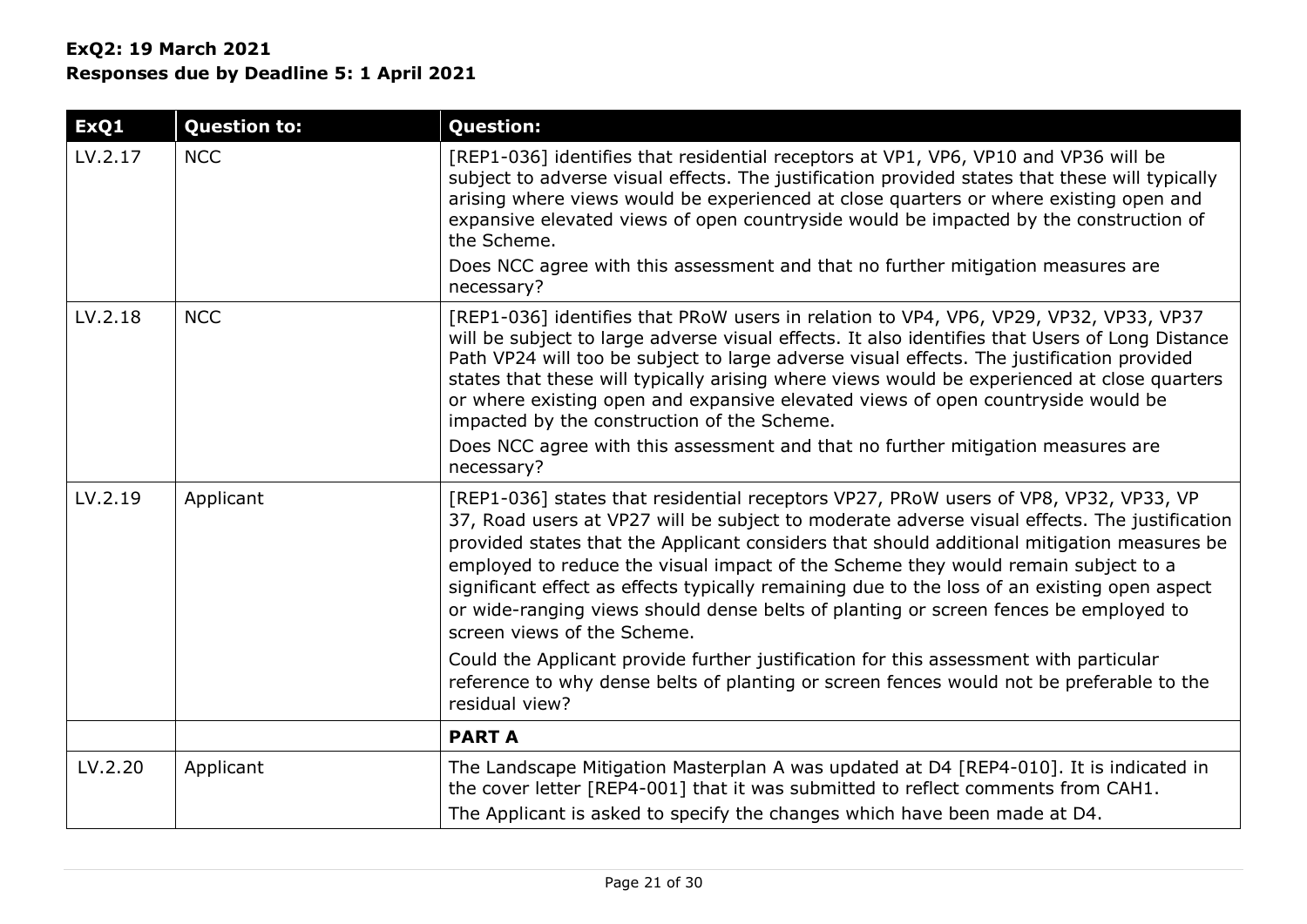| ExQ1          | <b>Question to:</b>        | <b>Question:</b>                                                                                                                                                                                                                                                                                                                                                |
|---------------|----------------------------|-----------------------------------------------------------------------------------------------------------------------------------------------------------------------------------------------------------------------------------------------------------------------------------------------------------------------------------------------------------------|
|               |                            | <b>PART B</b>                                                                                                                                                                                                                                                                                                                                                   |
| LV.2.21       | Applicant                  | Vegetation Clearance Plans [REP4-003] show the existing vegetation to be retained, the<br>existing vegetation to be removed and also the results of the Arboricultural Survey.<br>Can the Applicant confirm the intentions for vegetation removal in front of West Linkhall<br>Farm and West Lodge at Charlton Hall? How would this be secured through the DCO? |
|               |                            |                                                                                                                                                                                                                                                                                                                                                                 |
|               | <b>MATERIAL RESOURCES</b>  |                                                                                                                                                                                                                                                                                                                                                                 |
| MR.2.1        | Applicant                  | The Applicant's Comments on the LIR [REP3-025] responding to paragraph 6.10.2 of the<br>LIR indicate that all practicable efforts will be made to achieve sustainable resource<br>management and that information on achievements in this context will, where<br>appropriate, be made available to NCC during detailed design.                                  |
|               |                            | What is the mechanism by which this information will be provided?                                                                                                                                                                                                                                                                                               |
| MR.2.2        | <b>NCC</b>                 | The Applicant's Comments on the LIR [REP3-025] responding to paragraph 6.10.3 of the<br>LIR address discrepancies raised by NCC in the potential capacity for inert landfill in the<br>county as set out in Table 13-11 of the ES [APP-056] [APP-057].                                                                                                          |
|               |                            | Is NCC content with the Applicant's response?                                                                                                                                                                                                                                                                                                                   |
|               |                            |                                                                                                                                                                                                                                                                                                                                                                 |
|               | <b>NOISE AND VIBRATION</b> |                                                                                                                                                                                                                                                                                                                                                                 |
| NV.2.1        | Applicant                  | There are a significant number of the Construction Receptors identified in ES Figure 5.4<br>Construction Receptors Part A [APP-078] and Part B [APP-126].                                                                                                                                                                                                       |
|               |                            | Considering the potential impacts of the Proposed Development, particularly at<br>construction stage, and that some mitigation measures are still not defined and are<br>proposed to be developed at design stage, how can the full impacts of the Proposed<br>Development be assessed and how can appropriate mitigation be secured?                           |
| <b>NV.2.2</b> | Applicant                  | ES Figure 5.2 Human and Ecological Receptors Assessed Part A [APP-076] and Human<br>Receptors Assessed Part B [APP-124] identified a significant number of receptors.                                                                                                                                                                                           |
|               |                            | Considering the potential impacts of the Proposed Development and that some mitigation<br>measures are still not defined and are proposed to be developed at design stage, how can                                                                                                                                                                              |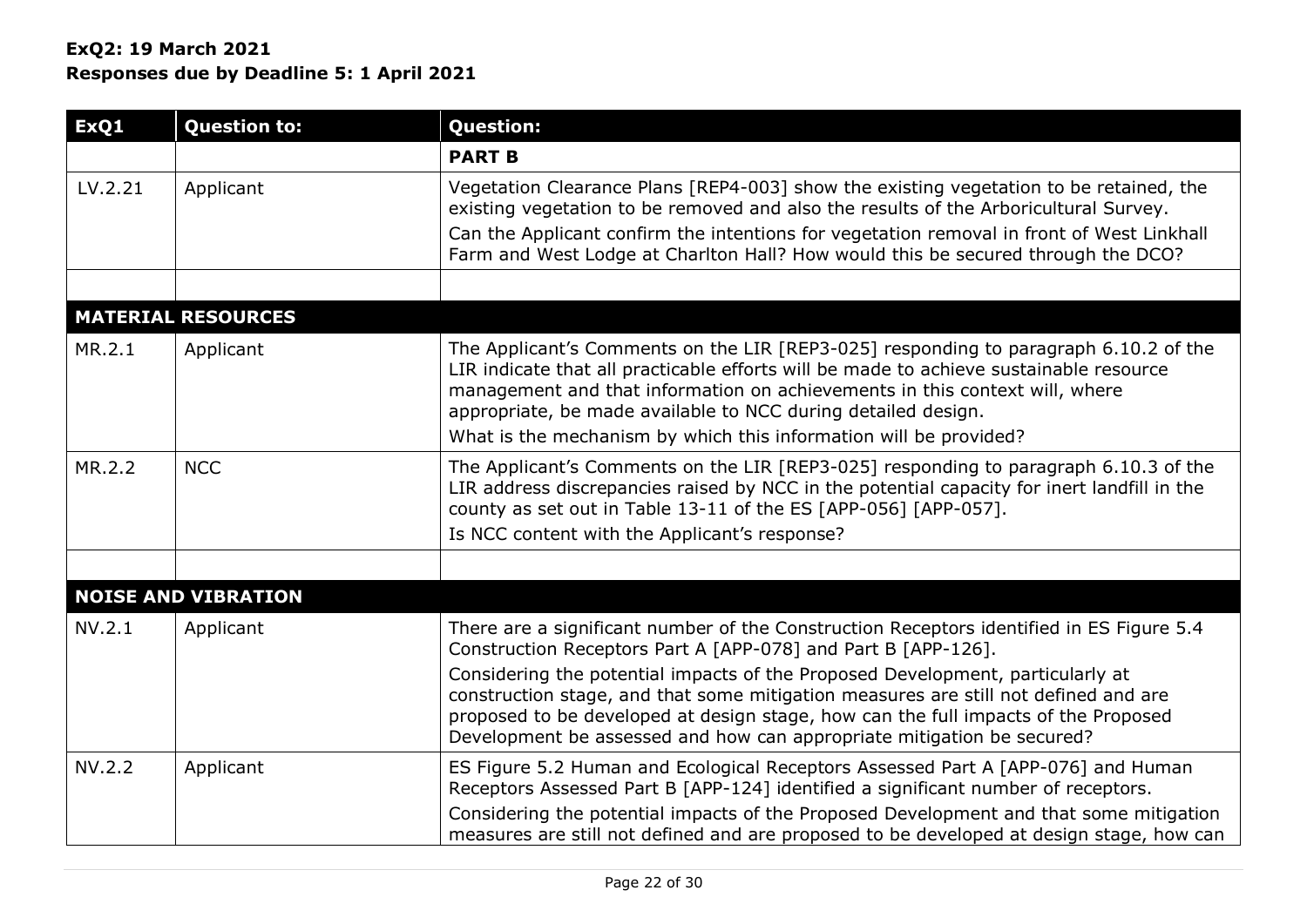## **ExQ2: 19 March 2021**

**Responses due by Deadline 5: 1 April 2021**

| ExQ1    | <b>Question to:</b>         | <b>Question:</b>                                                                                                                                                                                                                                                                                                          |
|---------|-----------------------------|---------------------------------------------------------------------------------------------------------------------------------------------------------------------------------------------------------------------------------------------------------------------------------------------------------------------------|
|         |                             | the full impacts of the Proposed Development be assessed and how can appropriate<br>mitigation be secured?                                                                                                                                                                                                                |
|         |                             | <b>PARTA</b>                                                                                                                                                                                                                                                                                                              |
| NV.2.3  | Applicant                   | Paragraph 6.5.18 of the ES [APP-042] states that the entire length of the A1, between the<br>north and south extent of Part A, would be laid with a Low Noise Surface, apart from on<br>structures (River Coquet Bridge, Parkwood Subway and Burgham Park Underbridge)<br>where Hot Rolled Asphalt would be laid.         |
|         |                             | Could the applicant provide further information regarding why Hot Rolled Asphalt would be<br>laid on those structures rather than the lesser noise emitting Low Noise Surface?                                                                                                                                            |
| NV.2.4  | Applicant                   | Table 6-31 of the ES [APP-042] Specific Noise Sensitive Receptor Summary and<br>Determination of Significance - Operational Road Traffic Noise identifies two groups of<br>receptors as experiencing noise increases of a major magnitude of impact as a direct<br>result of Part A, and one group as moderate magnitude. |
|         |                             | What measures have been put in place in order to mitigate the impact of the Proposed<br>Development on these three groups?                                                                                                                                                                                                |
| NV.2.5  | Applicant and IPs           | Paragraph 6.9.32 of the ES [APP-042] states that reflective noise barriers are proposed for<br>two locations.                                                                                                                                                                                                             |
|         |                             | What other mitigation measures are being considered if these were not provided? Why are<br>these only proposed and not agreed? How has the assessment of environmental impacts<br>accommodated the uncertainty surrounding the proposed barriers?                                                                         |
|         |                             | <b>PART B</b>                                                                                                                                                                                                                                                                                                             |
|         |                             | There are no additional questions relating to Noise and Vibration for Part B at this point in<br>the Examination.                                                                                                                                                                                                         |
|         |                             |                                                                                                                                                                                                                                                                                                                           |
|         | POPULATION AND HUMAN HEALTH |                                                                                                                                                                                                                                                                                                                           |
| PHH.2.1 | Applicant                   | Paragraphs 12.10.59 of Part A [APP-054] and 12.10.39 of Part B [APP-055] state that the<br>Proposed Development is estimated to generate employment opportunities for<br>approximately 354 workers per year (Part A) and 226 workers per year (Part B), based on                                                          |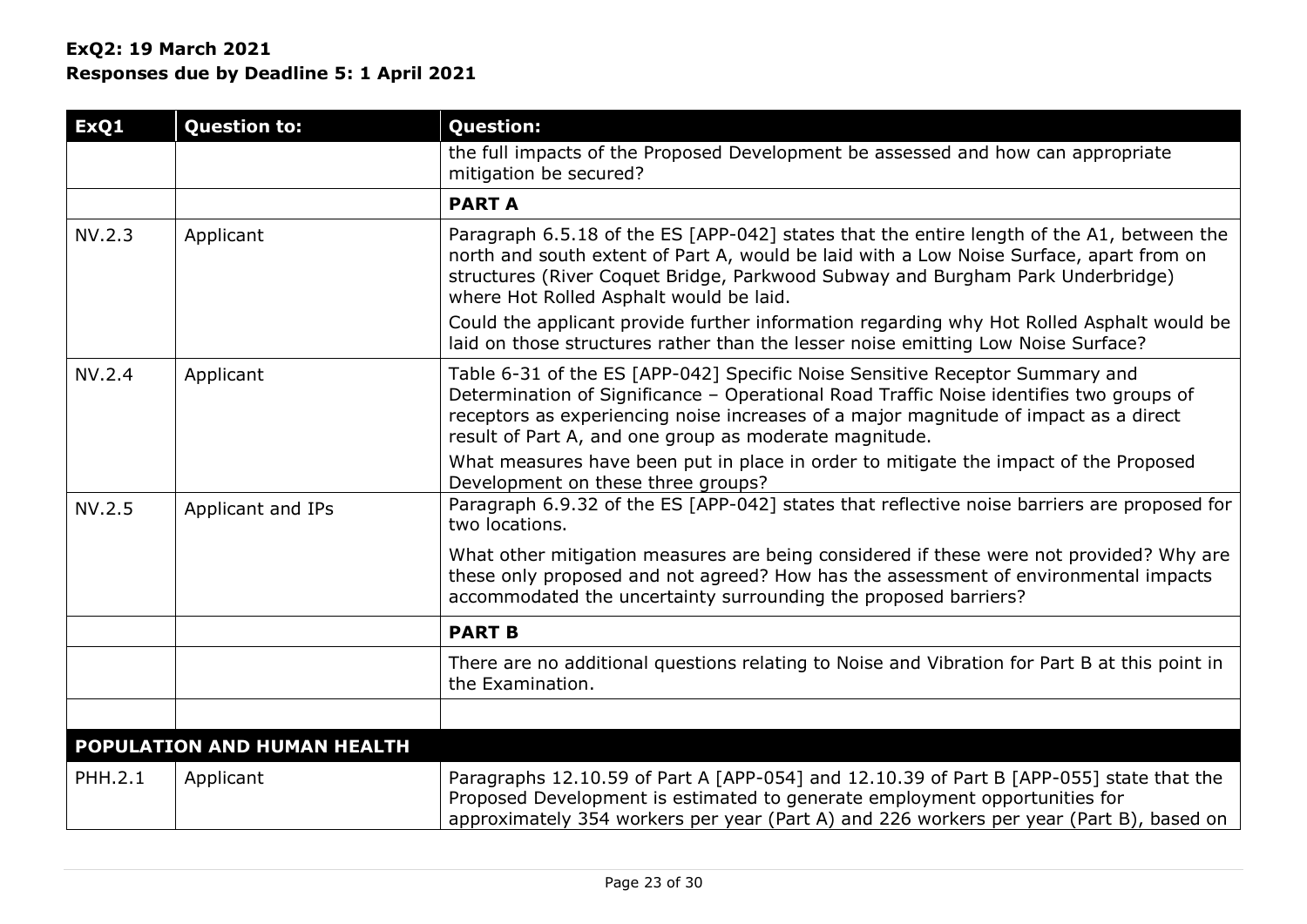## **ExQ2: 19 March 2021**

**Responses due by Deadline 5: 1 April 2021**

| ExQ1           | <b>Question to:</b> | <b>Question:</b>                                                                                                                                                                                                                                                                                                                                                                                                                                                                                 |
|----------------|---------------------|--------------------------------------------------------------------------------------------------------------------------------------------------------------------------------------------------------------------------------------------------------------------------------------------------------------------------------------------------------------------------------------------------------------------------------------------------------------------------------------------------|
|                |                     | estimated total construction costs of £173million over 30 months (Part A) and £81 million<br>over 22 months (Part B).                                                                                                                                                                                                                                                                                                                                                                            |
|                |                     | The Applicant is requested to set out how estimated employment opportunities were<br>calculated.                                                                                                                                                                                                                                                                                                                                                                                                 |
| <b>PHH.2.2</b> | Applicant           | Human health receptors are assigned a sensitivity of 'medium' (paragraphs 12.7.85 [APP-<br>054] & [APP-055]).                                                                                                                                                                                                                                                                                                                                                                                    |
|                |                     | Applying Table 12-11 (Part A)[APP-054]/ Table 12-12 (Part B)[APP-055], can the<br>Applicant explain why the sensitivity was not 'high' given the Proposed Development is in<br>an area which experiences an inequality in health and has some areas of deprivation?                                                                                                                                                                                                                              |
| PHH.2.3        | Applicant           | Appendix PHH.3 submitted at Deadline 1 [REP1-046], Table 1-2 "Residential Properties<br>located within 500m of the Order Limits (Part A)" lists a number of properties that were<br>missing from the original application (Tables 12-25 and 12-26 of [APP-054]): R116, R39,<br>R19, R18, R10, R11, R12, R13, R14, R15, R16, R17, R22, R23, R24, R25, R26.                                                                                                                                        |
|                |                     | As these are also absent from Table 12-39 [APP-054] can the Applicant confirm whether<br>these properties were included in the original assessment?                                                                                                                                                                                                                                                                                                                                              |
| PHH.2.4        | Applicant           | NCC [REP2-025], further to their initial comments which the Applicant has responded to<br>(Applicant's response to 1.1.31 in [REP1-064]) continues to state that the impacts of the<br>scheme on Population and Human Health have not been fully assessed. This is based on<br>the view that the impact of the Proposed Development on the amenity and the quality of<br>the user experience of the PRoW network and local roads should have been included as a<br>separate theme within the ES. |
|                |                     | What has the Applicant done to address this issue?                                                                                                                                                                                                                                                                                                                                                                                                                                               |
|                |                     | <b>PART A</b>                                                                                                                                                                                                                                                                                                                                                                                                                                                                                    |
| PHH.2.5        | Applicant           | Paragraph 12.4.38 of Chapter 12 of the ES [APP-054] states that it is not considered that<br>there would be a significant change in the level of existing severance as both WCH and<br>vehicles would be able to access the same places as they currently do as the portion of<br>the A1 which is not being widened would still be accessible. Nevertheless, the access route<br>would change which could then impact accessibility.<br>How has this factor been taken into account?             |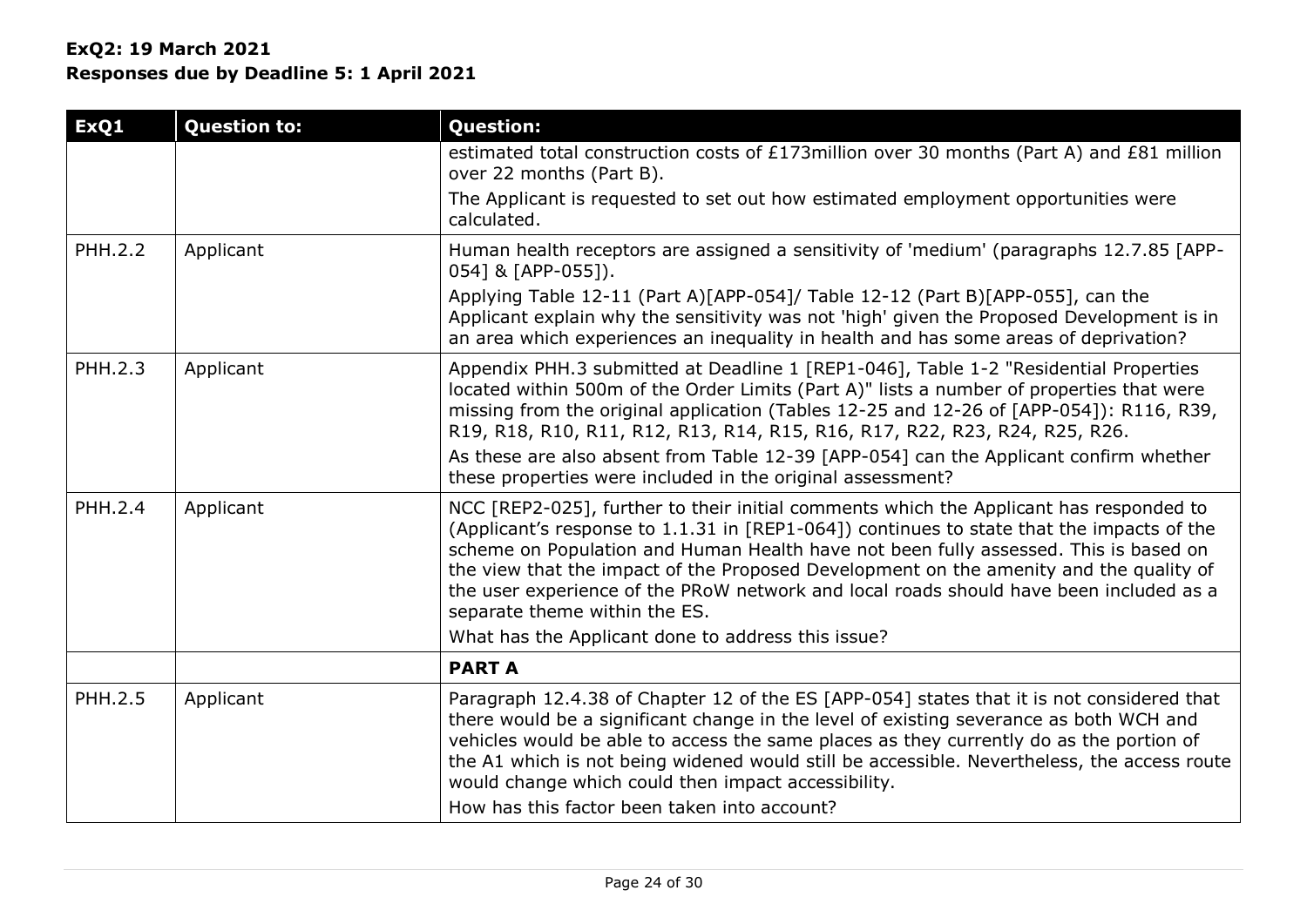| ExQ1           | <b>Question to:</b> | <b>Question:</b>                                                                                                                                                                                                                                                                                                                                                                                                                                                                      |
|----------------|---------------------|---------------------------------------------------------------------------------------------------------------------------------------------------------------------------------------------------------------------------------------------------------------------------------------------------------------------------------------------------------------------------------------------------------------------------------------------------------------------------------------|
| PHH.2.6        | Applicant           | Paragraph 12.7.21 of the ES [APP-054] lists community facilities within Morpeth. The list<br>does not appear to include Fairmoor Cemetery.                                                                                                                                                                                                                                                                                                                                            |
|                |                     | Could the Applicant state how access to this community facility has been taken into<br>consideration as part of the effects on communities?                                                                                                                                                                                                                                                                                                                                           |
| <b>PHH.2.7</b> | Applicant           | Table 12-23 of the ES [APP-054] includes a series of PRoW that provide access to public<br>transport and other social and community facilities, such as schools.                                                                                                                                                                                                                                                                                                                      |
|                |                     | Can the Applicant confirm how continued access to these social and community facilities<br>would be secured during both the construction and operational phases?                                                                                                                                                                                                                                                                                                                      |
| <b>PHH.2.8</b> | Applicant           | Table 12-29 of the ES (Agricultural Land Holdings within the Order Limits) [APP-054]<br>includes eight non-represented agricultural land holdings.                                                                                                                                                                                                                                                                                                                                    |
|                |                     | How has the sensitivity of these been assessed and what efforts have been made by the<br>Applicant to ascertain their sensitivity?                                                                                                                                                                                                                                                                                                                                                    |
| <b>PHH.2.9</b> | Applicant           | The PHE health profile for Northumberland indicates that the health of the<br>Northumberland population is slightly worse than the England average, including a higher<br>number of fatalities or instances of being seriously injured on Roads in Northumberland<br>(including the A1 and local road network).                                                                                                                                                                       |
|                |                     | Considering that the Proposed Development is predicted to increase overall number of<br>vehicles on the road, how has the higher number of fatalities or instances of being<br>seriously injured in the area been taken into consideration? Also, considering that a<br>number of diversions are proposed during the construction phase and that driver stress<br>will be higher, how have proposals been adapted to take into consideration the higher<br>number of collision risks? |
| PHH.2.10       | Applicant           | Paragraph 12.7.88 of the ES [APP-054] recognises that population trends over the next 25<br>years would see an increase in the older age population. Paragraph 12.7.89 states that<br>older people are more likely to rely on vehicle transport (particularly bus services).                                                                                                                                                                                                          |
|                |                     | Considering the existing provision of bus stops along Part A and the proposed removal of<br>bus stops as described in paragraph 12.8.13, how has the Proposed Development taken<br>into consideration the needs of the increasing older age population?                                                                                                                                                                                                                               |
| PHH.2.11       | Applicant           | Table 12-38 of the ES [APP-054] provides a summary of potential impacts (without<br>mitigation, but with consideration of embedded mitigation, for example, permanent PRoW                                                                                                                                                                                                                                                                                                            |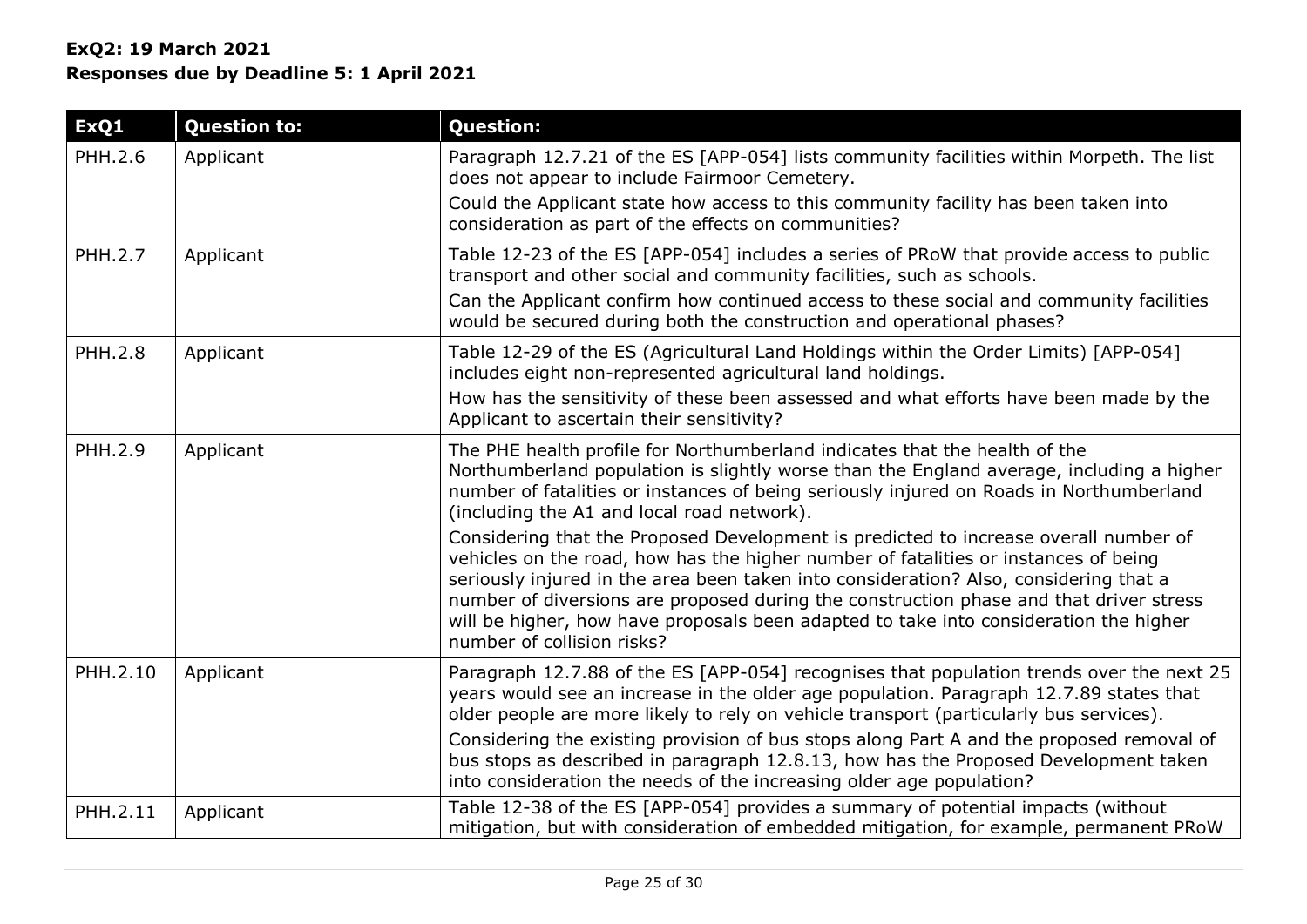| ExQ1     | <b>Question to:</b>          | <b>Question:</b>                                                                                                                                                                                                                                                                                                  |
|----------|------------------------------|-------------------------------------------------------------------------------------------------------------------------------------------------------------------------------------------------------------------------------------------------------------------------------------------------------------------|
|          |                              | diversions) on PRoWs within the Study Area. For PRoW 423/001, Part A would severe this<br>route with no provision for WCHs travelling west, with users being diverted north to<br>Fenrother Junction.                                                                                                             |
|          |                              | The Applicant is asked to provide further information regarding how safe and welcoming<br>this route would be to WCHs?                                                                                                                                                                                            |
| PHH.2.12 | Applicant                    | Paragraph 12.8.19 of the ES [APP-054] states that users of PRoWs and other routes within<br>the 500m Study Area could experience a reduction of amenity due to noise and air quality<br>effects during both the construction and the operation periods.                                                           |
|          |                              | How has this potential reduction of amenity been taken into consideration as part of the<br>Proposed Development and how has it been mitigated against?                                                                                                                                                           |
|          |                              | <b>Part B</b>                                                                                                                                                                                                                                                                                                     |
| PHH.2.13 | Applicant                    | Table 1-5 "Residential Properties Located within 500m of Main Compound (Part B)" of The<br>Applicant's Response to WQ PHH.1.10 and 18 [REP1-046] does not include property Ref.<br>47 which appears to border the study area of the Main Compound on revised Figure 12.3<br>[REP1-046].                           |
|          |                              | The Applicant is requested to provide information concerning this property and its distance<br>from the Main Compound.                                                                                                                                                                                            |
|          |                              |                                                                                                                                                                                                                                                                                                                   |
|          | <b>TRAFFIC AND TRANSPORT</b> |                                                                                                                                                                                                                                                                                                                   |
| TT.2.1   | Applicant<br><b>NCC</b>      | At D1 the Applicant submitted a revised version of the Rights of Way and Access Plans<br>[REP1-003]. The key indicates that the revision reflects amendments to Rights of Way<br>Refs and details. This was further updated at D2 [REP2-003} with the description<br>amended to 'Examination Deadline 02 Update'. |
|          |                              | The Applicant is asked to explain the source of these updates? Do they incorporate<br>changes proposed by NCC? Can NCC confirm the accuracy of the revised plans?                                                                                                                                                 |
| TT.2.2   | Applicant<br><b>NCC</b>      | The Applicant's Response to D3 Submissions [REP4-024] states that the Applicant's<br>Comments on Responses to Written Questions - Appendix A - Public Rights of Way<br>Response [REP2-021] retains a small number of minor amendments to references which<br>would be communicated in writing.                    |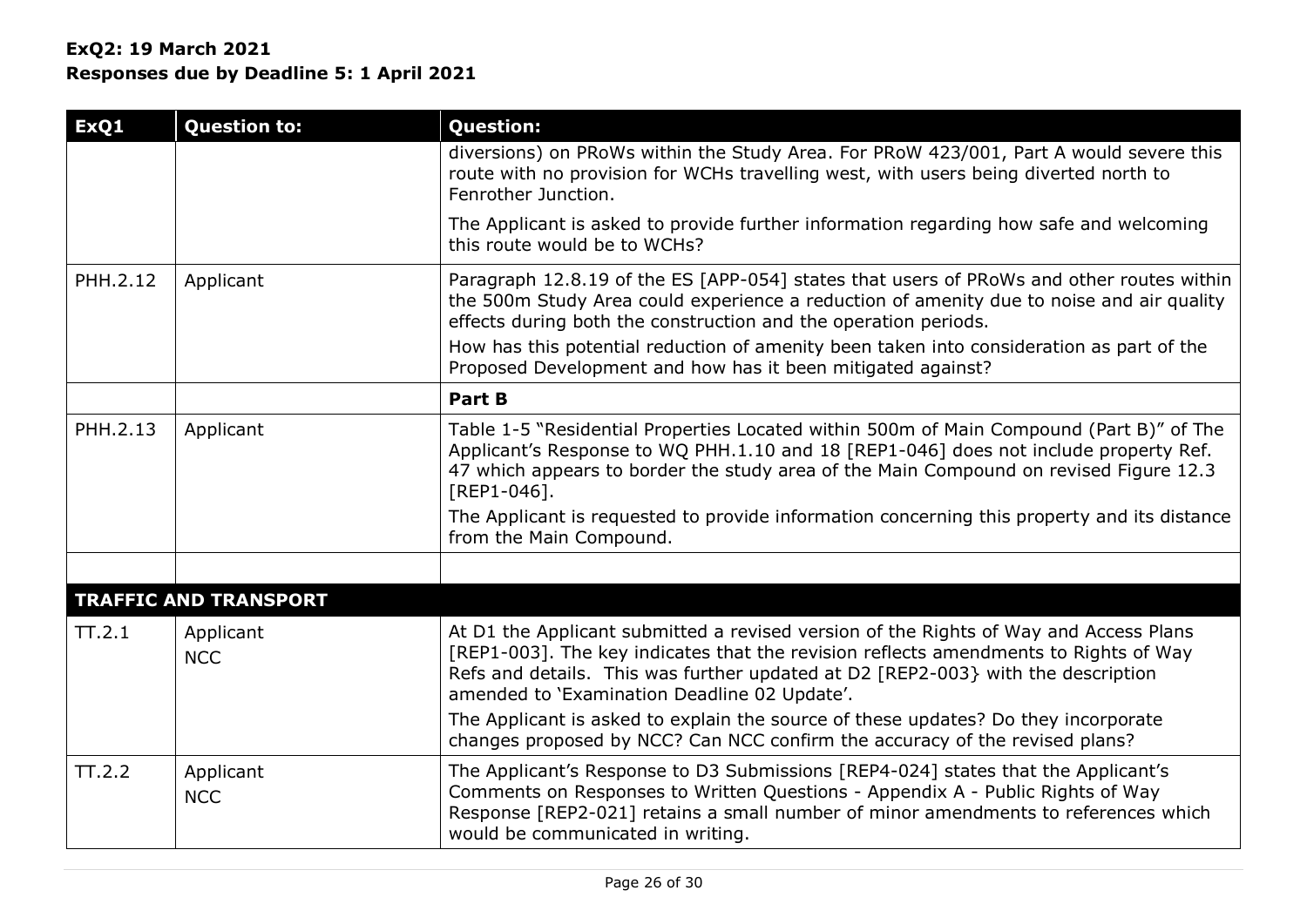| ExQ1          | <b>Question to:</b>      | <b>Question:</b>                                                                                                                                                                                                                                                                                                                                                                                                       |
|---------------|--------------------------|------------------------------------------------------------------------------------------------------------------------------------------------------------------------------------------------------------------------------------------------------------------------------------------------------------------------------------------------------------------------------------------------------------------------|
|               |                          | The Applicant and NCC are asked to provide an update on addressing these outstanding<br>matters.                                                                                                                                                                                                                                                                                                                       |
| TT.2.3        | <b>NCC</b><br>Applicant  | The Applicant submitted a revised Construction Traffic management Plan at D1 [REP1-<br>025] [REP1-026].                                                                                                                                                                                                                                                                                                                |
|               | <b>NE</b>                | NCC is asked to confirm whether the document is acceptable in its current form. The<br>Applicant is asked to confirm whether or not this is a draft document subject to approval<br>through the DCO. NE is asked to comment on the advice regarding the use of the A1068<br>as a diversion route.                                                                                                                      |
| TT.2.4        | <b>NCC</b>               | Appendix TT.3 Maintenance Boundaries is provided in response to ExQ1 TT.1.23.<br>Is NCC content with the material provided in in Appendix TT.3?                                                                                                                                                                                                                                                                        |
| TT.2.5        | Applicant                | Point 12 of NCC's Response to Action Points from Hearings [REP4-074] addresses the<br>nature of stopping up and the resultant status/ ownership of the stopped-up highway<br>among other highways/ PRoW matters.<br>The Applicant is asked to respond to NCC's comments.                                                                                                                                               |
| TT.2.6        | Applicant                | Point 36 of NCC's Response to Action Points from Hearings [REP4-074] summarises NCC's<br>position on non-motorised transport.<br>The Applicant is asked to respond.                                                                                                                                                                                                                                                    |
|               |                          |                                                                                                                                                                                                                                                                                                                                                                                                                        |
|               | <b>WATER ENVIRONMENT</b> |                                                                                                                                                                                                                                                                                                                                                                                                                        |
| <b>WE.2.1</b> | Applicant                | In its Deadline 4 submission [REP4-076] the EA stated that it would welcome clarity<br>regarding why and how the Cotting Burn, tributary of the Easrdon Burn, unnamed ditch<br>(north of Longdike Burn) and tributary of Thirsdon Burn have been reassigned as dry<br>ditches as part of Annex A - Approach to the Assessment of Losses and Gains of<br>Watercourses [REP2-010].<br>The Applicant is asked to respond. |
| <b>WE.2.2</b> | EA                       | Can the EA confirm whether they are satisfied with the pollution control measures<br>proposed within the outline CEMP [REP4-013] in relation to the impact of the Proposed<br>Development on watercourses?                                                                                                                                                                                                             |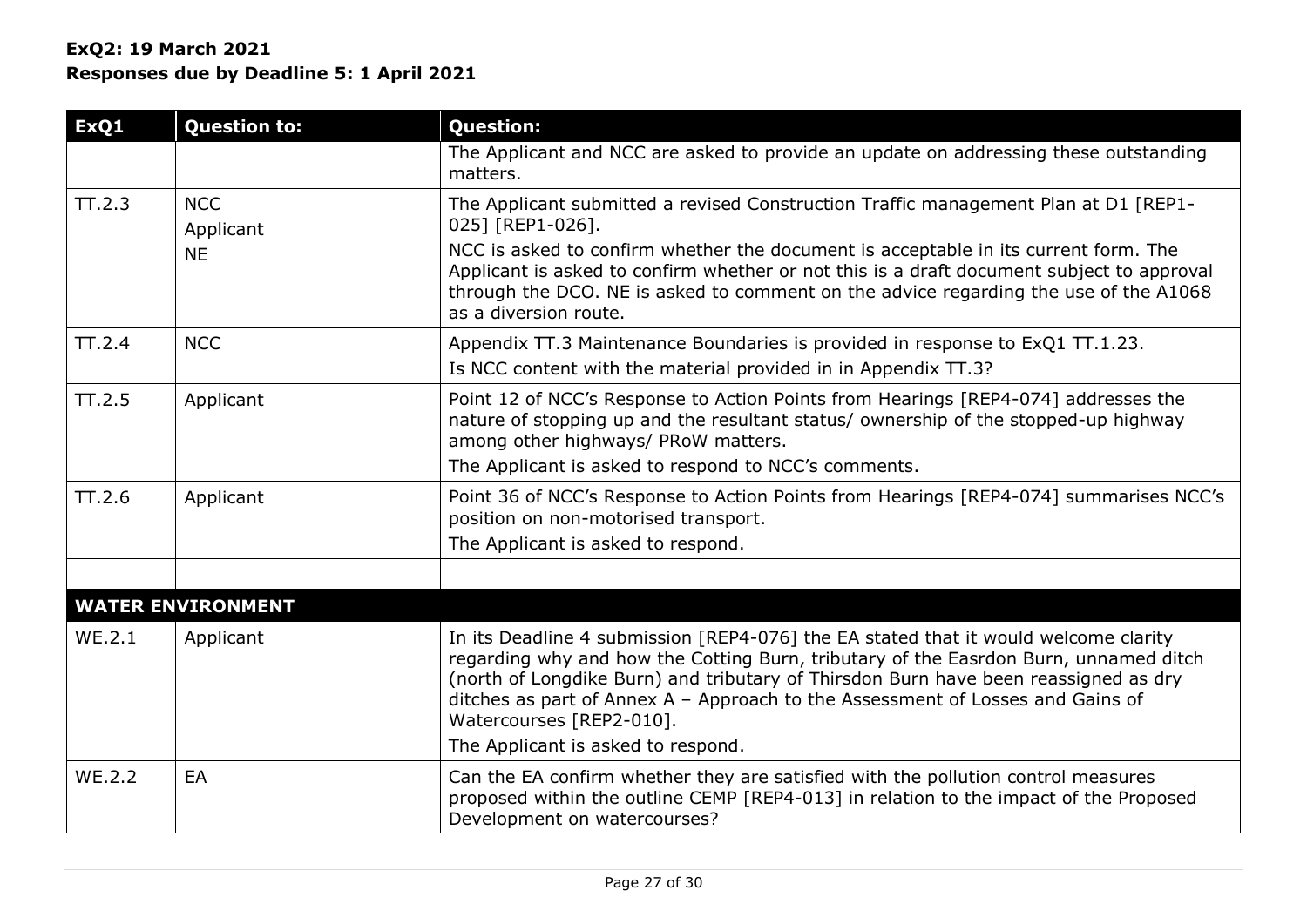| ExQ1   | <b>Question to:</b>     | <b>Question:</b>                                                                                                                                                                                                                                                                                                                                                                                                                                                                                                   |
|--------|-------------------------|--------------------------------------------------------------------------------------------------------------------------------------------------------------------------------------------------------------------------------------------------------------------------------------------------------------------------------------------------------------------------------------------------------------------------------------------------------------------------------------------------------------------|
|        |                         | Part A                                                                                                                                                                                                                                                                                                                                                                                                                                                                                                             |
| WE.2.3 | Applicant               | Paragraph 10.1.6.e. of the ES [APP-050] states that Part B contains detailed baseline<br>information relating to existing drainage. Part A does not present the equivalent<br>information as surveys of existing drainage will be undertaken at detailed design, although<br>the information available is sufficient for the assessment.                                                                                                                                                                           |
|        |                         | If sufficient information is available for the assessment, why has not the information been<br>provided?                                                                                                                                                                                                                                                                                                                                                                                                           |
| WE.2.4 | Applicant<br><b>NCC</b> | The second bullet in Section 7 of Appendix 10.5 Drainage Strategy Report for Part A [APP-<br>258] states that the maintenance of trunk and local drainage assets will be subject to a<br>Memorandum of Understanding (MoU) between Highways England and NCC. Nevertheless,<br>MoU referenced in the SoCG [REP4-016] only makes reference to details of the de-<br>trunking aspects of Part A.                                                                                                                      |
|        |                         | Could the Applicant provide confirmation that such a MoU is being developed and agreed.<br>How would it be secured through the DCO? NCC is also invited to comment.                                                                                                                                                                                                                                                                                                                                                |
| WE.2.5 | EA                      | Paragraph 10.4.13 of the ES [APP-050] states that following consultation with the EA it<br>was agreed that detailed hydraulic modelling of the River Coquet would not be required,<br>as the proposed southern pier would be aligned with the existing pier. Annex $B -$ Flood<br>Risk Assessment Addendum [REP1-067] states that the potential movement of the<br>southern pier would take this structure further towards the river channel and potentially<br>within the estimated 1 in 1000 years flood extent. |
|        |                         | Is the EA content with the information and advice provided in light of changes detailed in<br>Annex B - Flood Risk Assessment Addendum?                                                                                                                                                                                                                                                                                                                                                                            |
| WE.2.6 | Applicant               | Table 10-9 of the ES [APP-050] provides a summary of the potential impacts associated<br>with construction on the River Coquet based on the fact that the proposed construction<br>activities would be located outside of the bankfull channel identified for the<br>geomorphology assessment.                                                                                                                                                                                                                     |
|        |                         | Can the Applicant confirm that the potential movement of the southern pier as detailed<br>within the Annex B - Flood Risk Assessment Addendum [REP1-067] would not alter this<br>assessment?                                                                                                                                                                                                                                                                                                                       |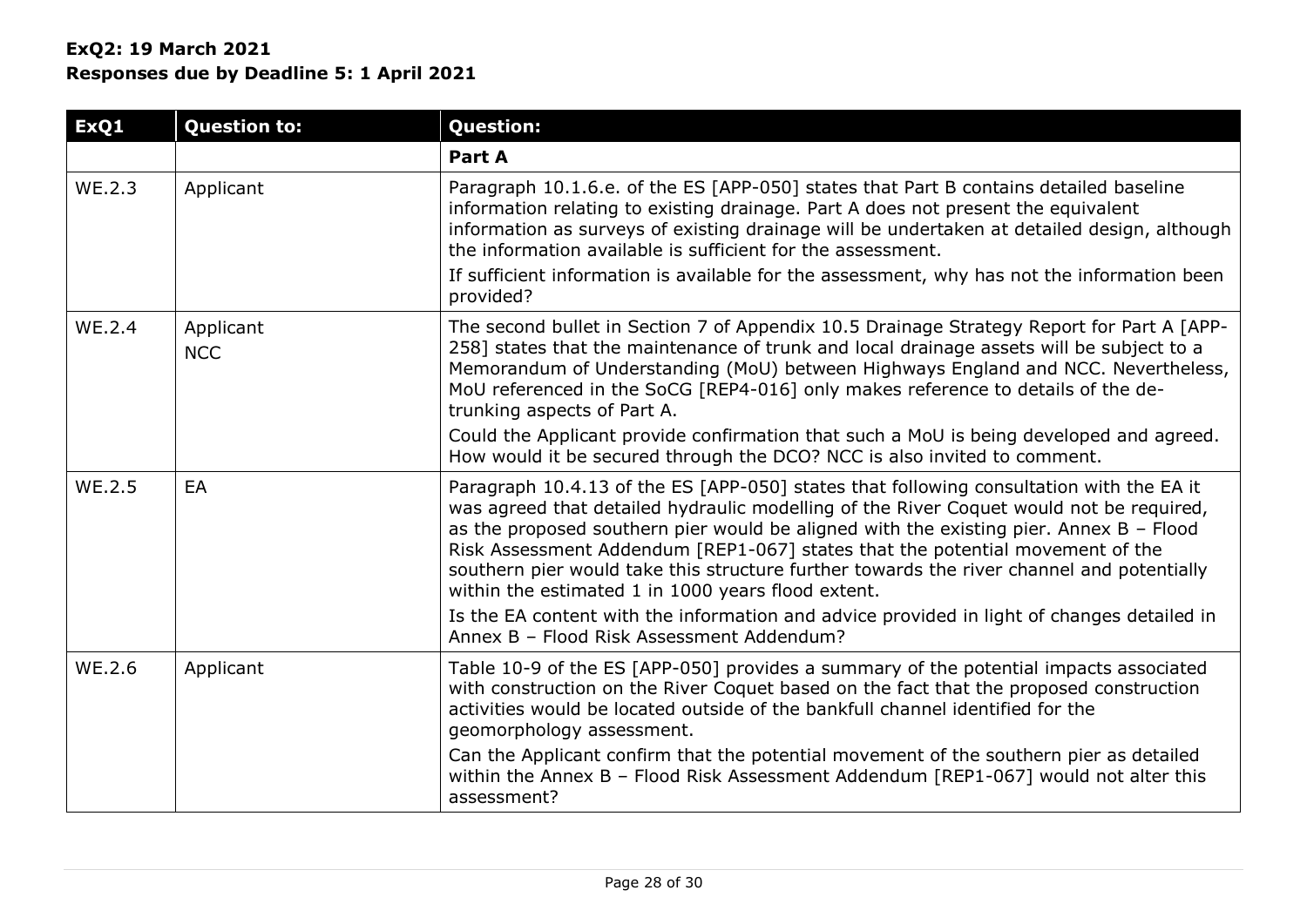| ExQ1          | <b>Question to:</b> | <b>Question:</b>                                                                                                                                                                                                                                                                                                                                                                                                                                                                                                                                                                  |
|---------------|---------------------|-----------------------------------------------------------------------------------------------------------------------------------------------------------------------------------------------------------------------------------------------------------------------------------------------------------------------------------------------------------------------------------------------------------------------------------------------------------------------------------------------------------------------------------------------------------------------------------|
| WE.2.7        | Applicant           | Paragraph 10.8.15 of the ES [APP-050] states that Table 10-10 provides a summary of<br>potential impacts on fluvial geomorphology of the River Coquet during the construction<br>stage. Nevertheless, the heading of the above mentioned table refers to the operation<br>stage, rather than the construction stage.                                                                                                                                                                                                                                                              |
|               |                     | Could the Applicant please clarify which stage does the table refer to?                                                                                                                                                                                                                                                                                                                                                                                                                                                                                                           |
| <b>WE.2.8</b> | Applicant           | Table 10-10 of the ES [APP-050] refers to the potential impacts on the fluvial<br>geomorphology of River Coquet during the operation stage (please see WE.2.7 above).<br>Can the Applicant confirm that the potential movement of the southern pier as detailed<br>within the Annex B - Flood Risk Assessment Addendum [REP1-067] would not alter this<br>assessment? In addition, can the Applicant provide further information on how the<br>potential impact on erosion, which is dependent on the amount of bare earth exposed by<br>vegetation clearance, has been assessed? |
| WE.2.9        | Applicant           | Paragraph 10.5.1 the ES [APP-050] states that, although it is unlikely that the design will<br>change, further modelling used to inform the design of the watercourse crossings would<br>be undertaken as the detailed design stage of Part A progresses.<br>Should the further modelling result in changes in the design of watercourse crossings what<br>would be the implications of such changes in EIA terms? How will the Applicant<br>accommodate for changes in the modelling?                                                                                            |
| WE.2.10       | Applicant           | Paragraph 10.6.1 of the ES [APP-050] states that the study area has been defined taking<br>into consideration, among other factors, the vegetation in the area.<br>Considering the likely significant loss of trees and other vegetation as defined within the<br>Vegetation Clearance Plans [REP4-003], how has this been accommodated within the<br>definition of the study area?                                                                                                                                                                                               |
| WE.2.11       | Applicant           | Table 10-8 of the ES [APP-050] identified Ponds and Bradley Brook and Back Burn as<br>receptors of High Importance. Nevertheless, no specific measures to protect these<br>environments appear to be are included within the outline CEMP.<br>Can the Applicant confirm how this would be secured through the DCO?                                                                                                                                                                                                                                                                |
|               |                     | <b>Part B</b>                                                                                                                                                                                                                                                                                                                                                                                                                                                                                                                                                                     |